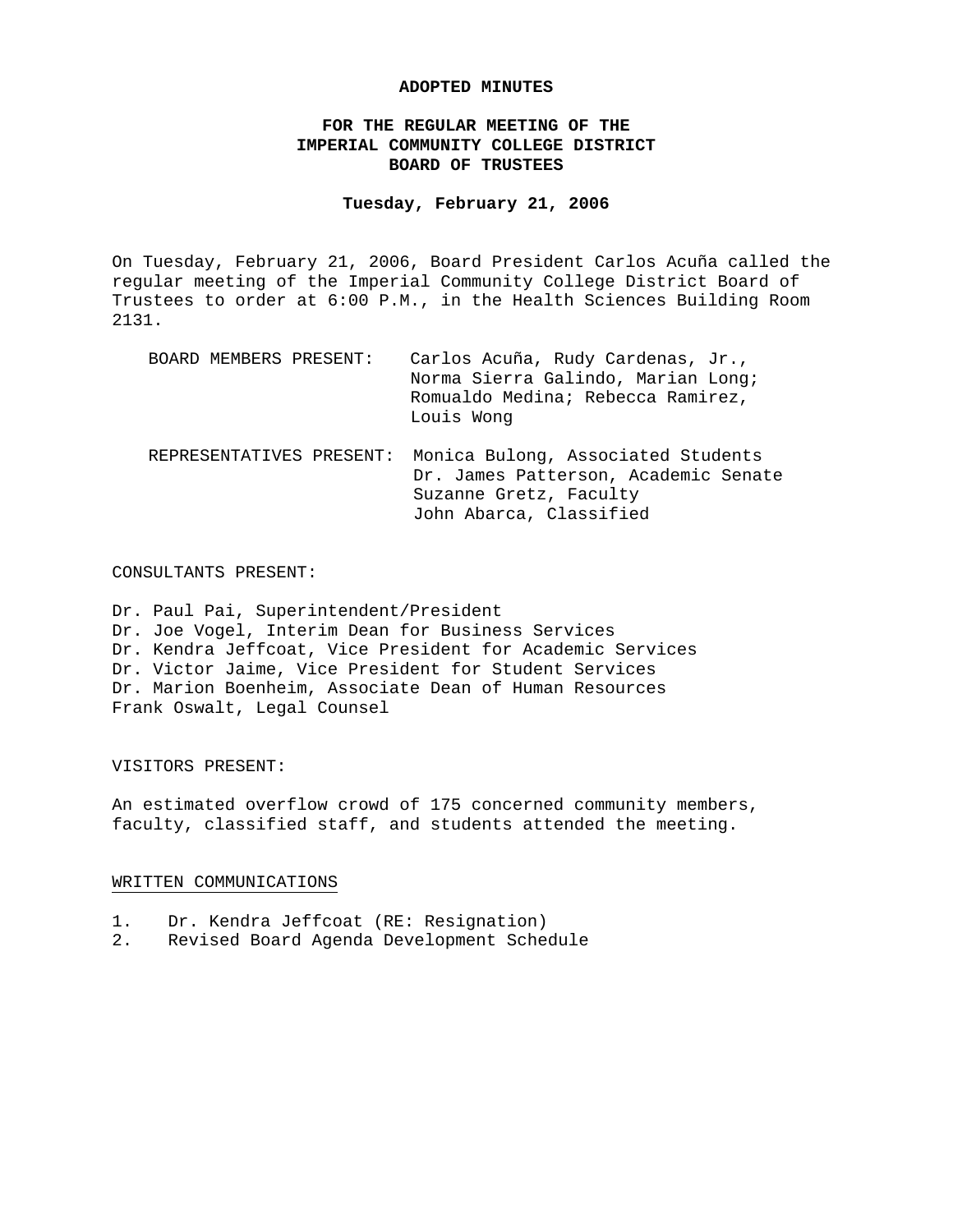#### PUBLIC COMMENTS

Gayla Finnell, Political Science Instructor and Faculty Advisor for the Students for Political Awareness (SPA), was concerned that the Academic Calendar did not coincide with the K-12 holiday calendar. There was a plea not to change the withdrawal drop deadline.

Francisco Mariscal and two other students asked that the withdrawal date remain the same.

Kelli Florman, Administration of Justice Instructor, requested that the Board not limit public comments.

Laurie Riggs voiced concern over the reductions in the Child, Family and Consumer Sciences Programs.

CSEA President, John Abarca, read a lengthy letter requesting the Board to consider alternatives to layoffs.

Stephan Gibson, a student, gave an eloquent speech blaming administration for the budget crisis. A plea was made to keep the best interest of the students priority.

Larry Valenzuela, Technology Center Technician, expressed concern for the classified staff, and requested that the Board be fair and that there be no layoffs.

Tarashawn Johnston, a student and parent of a preschooler, commented that cutbacks in the preschool program would endanger students.

Tom Alibrandi, ESL Instructor, criticized the administration for not doing their job to protect the college, and asked that layoffs would be a last resort.

Don Lotter, Agriculture/Environmental Science Instructor, asked that the Agriculture Programs be protected.

Miguel Velarte and Chuck Mason, American Sign Language Instructor, made emotional pleas not to cut the sign language program.

Manfred Knaak, Anthropology/Geology Instructor, distributed a letter asking the Board to keep the Anthropology Department in tact for present and future students.

Bruce Seivertson, Geology Instructor, stated he has 200 students each semester and students will suffer if layoffs occur.

Roberta Bemis, English Professor, commented that people in the community are concerned about IVC's destruction.

Ernie Bristow, concerned citizen and IVC graduate, stated that reducing the staff and programs will not solve the problem.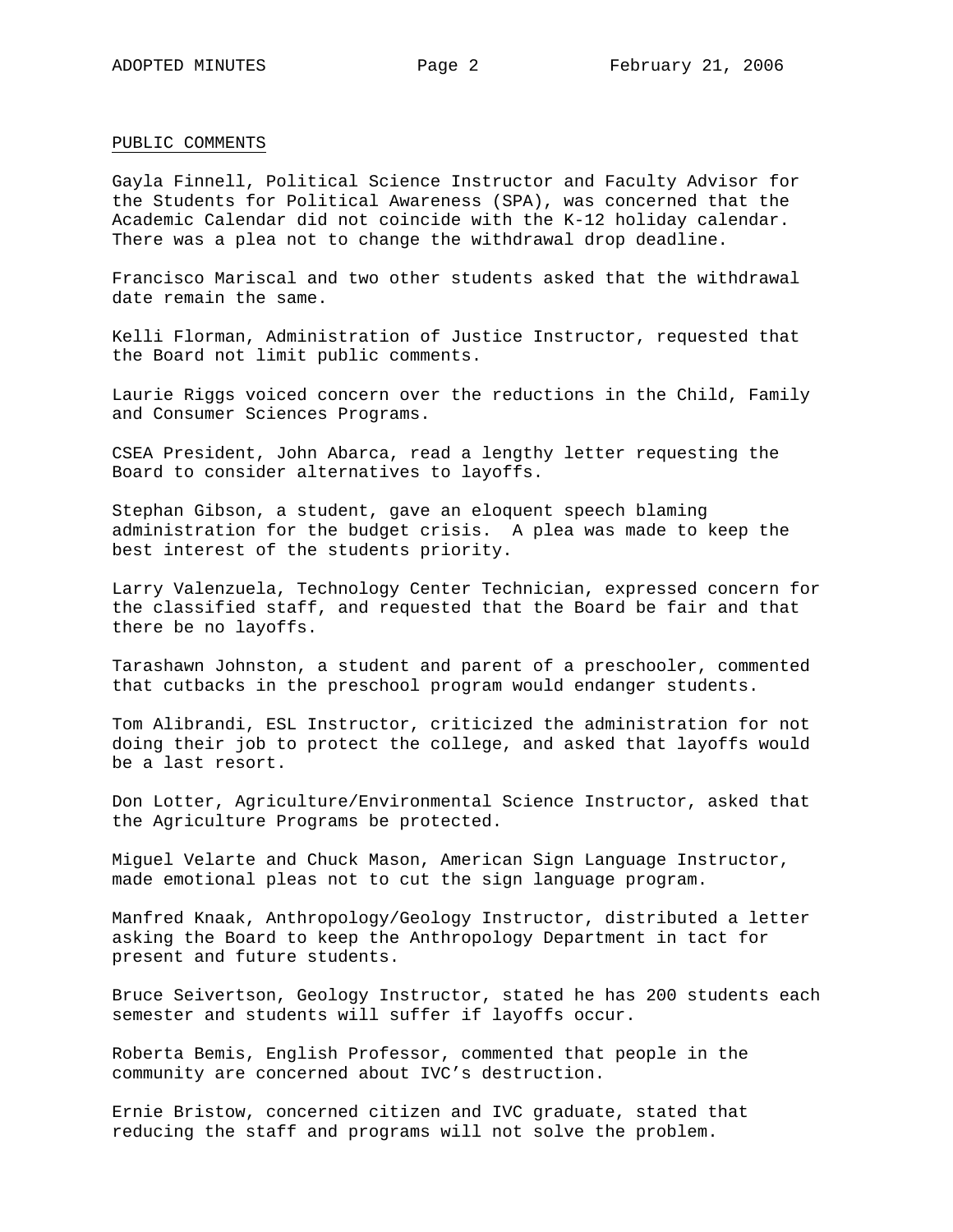Recruitment of students should be the priority. He asked the Board to take a positive stand.

Rick Webster, Director of Maintenance and Operations, urged the bargaining groups to get to the bargaining table to resolve the budget shortfall.

Yethel Alonso, Office Assistant II, shared critical comments of Dr. Pai.

Sara Hernandez, Staff Secretary II, criticized the administration and supports CSEA in requesting that there be no layoffs and no cuts in programs.

Suzanne Gretz, CTA President, emphasized that the meaning of Trustee is that trustees hold the college in trust. She expressed deep concerns about the direction the college is going, and that the Board has been misled. The programs that are proposed for cutback generate revenues for the college.

Tanya Daulton, a student majoring in Administration of Justice, asked the Board not to deny education for students to further careers and a better life.

Norma Aguilar, commented that the administration gambled with public funds. Cutting back programs is an injustice to students and residents.

Suzanne Mendoza, a student and single mother, commented that the preschool played an important role.

Jodi Kelley, a Preschool Teacher, commented that everyone needs to work together to see what can be done to resolve these issues.

Raquel Salia, a student, expressed concerns over layoff of Early Childhood Education teachers.

Carlos Fletes, Director of Fiscal Services, commented on the unprecedented salary increases given to IVC staff, and that because of the projected revenue shortfall employee raises need to be given back to balance next year's budget. He asked everyone to do what is right.

Melissa Cunningham, a concerned taxpayer, asked the Board to stop being a rubberstamp for the administration.

Cathy Zazueta, Assistant Librarian, asked the Board to look at alternative strategies for solving the problem.

A student representing the Students for Political Awareness, read the IVC Mission Statement, and voiced support for teachers and programs.

Mary Kay Borchard, Administration of Justice Professor, provided statistics to prove that the Administration of Justice is a highly performing program.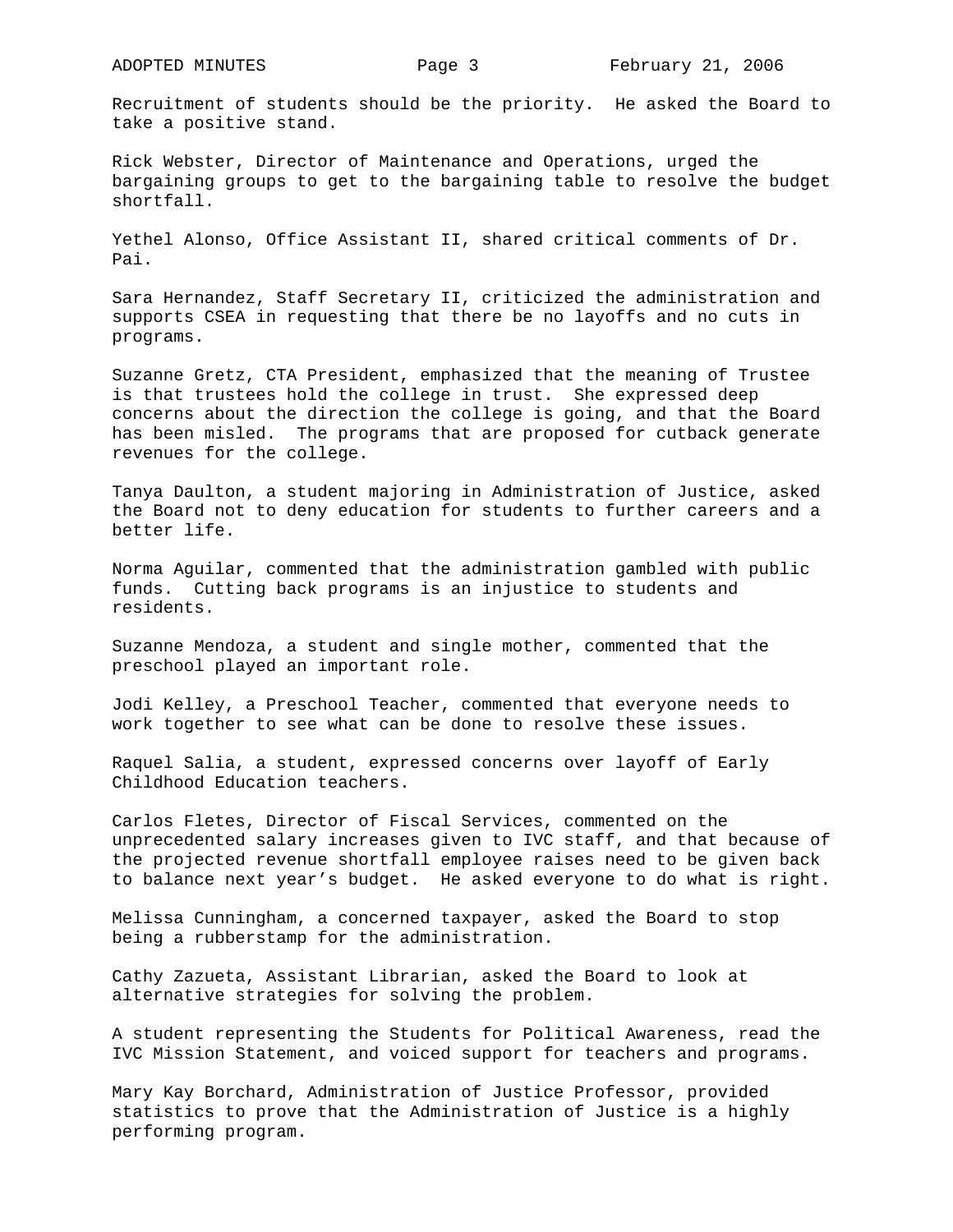Valerie Rodgers, Chair of the Business Division, read a letter that she was sending to the IVC Business Advisory Committee outlining the impact that the cutbacks would have on the Business Program. She stated that we can be more efficient as an institution, and that faculty can be reduced by attrition.

Hugh Kessick Jr., representing the IVC Agriculture Advisory Committee, pleaded not to eliminate the Agriculture Program.

Jessica Waddell, Staff Secretary II and representing a Preschool Instructor, asked that the Preschool Program not be cut.

Dr. Van Decker, Music Professor, commented on the growth and success of his program over the last six years. The Music Department has served as ambassadors for IVC to the community through their many public performances. Dr. Decker asked for protection against cuts for the Music Program.

Clark Baker, a concerned citizen, voiced support for the highly successful music program, and asked the Board to table their decision to cut programs and staff.

Cesar Guzman, District Counselor, requested that cuts not take place in the counseling area.

Mark Rasmussum, Music Teacher in Calexico, voiced concerns over program cutbacks.

#### EMPLOYEE OF THE MONTH RECOGNITION

Dr. Victor Jaime congratulated Raul Aragon, District Counselor, as Employee of the Month for February. The nominator stated the following:

Raul Aragon, District Counselor, has indicated he plans to retire this year due to health reasons. He is almost 75 years of age and has given 33 years of service to IVC Students.

Mr. Aragon is a role model to the adult students who are thinking of pursuing a new career after 40. Raul raised a family as a custodian at the El Centro School District and went back to school to get his master's degree after the age of 40. When he earned his degree he joined the IVC family in 1973.

I feel he should be honored, not just for the years of service he has given to IVC, but for the contributions he has made to students. He could have retired at the age of 60, but chose to stay because of his desire to help influence student success. These last few years you might say he worked for free, since he was eligible for the maximum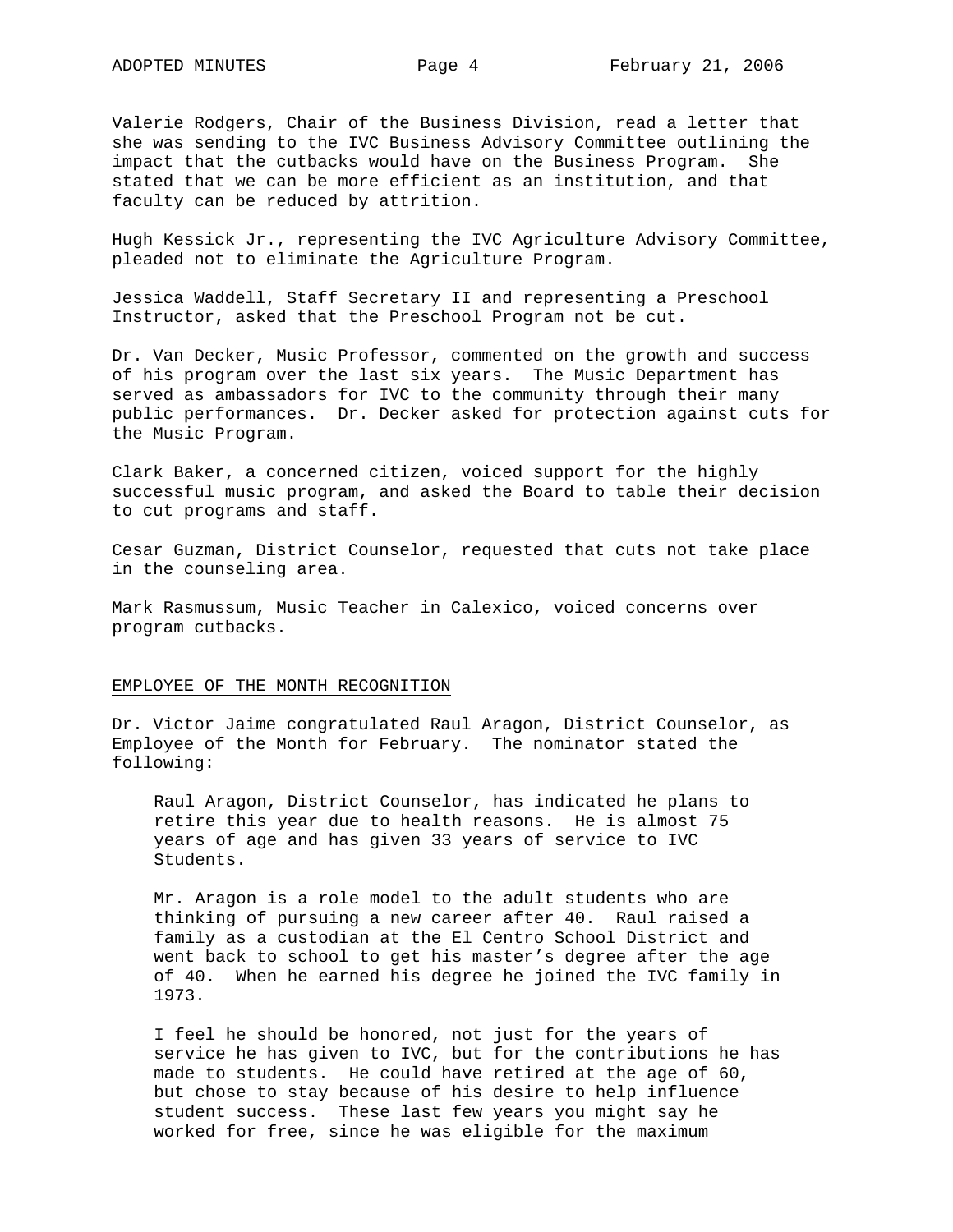retirement benefits. He comes to work at 7 a.m. everyday, even though his day officially starts at 8 a.m. He has never hesitated to work late in order to serve students. As his former counselee, I can say with certainty that this man has made a huge difference in my life. Raul Aragon is an inspiration and phenomenal role model for all students in pursuit of higher education.

#### AWARDING OF TENURE CERTIFICATES

Dr. Pai recognized Suzanne Gretz, Lincoln Davis, and Deirdre Rowley for receiving tenure.

#### BOARD MEMBER REPORTS

- Trustee Long reported on information received from CCLC Legislative Conference. The good news from Sacramento is the Governor is recommending a COLA of 5.18% (\$264.6 million), COLA of 5.18% (\$15.4 million) for categorical programs, enrollment growth funding for 3% (\$148.8 million), full funding of equalization (\$130 million), \$30 million increase to expand career technical education programs, enrollment fee is held steady at \$26 per credit unit, and more funding for community colleges from Proposition 98 split.
- Trustee Acuña reported that he learned from the CCLC Legislative Conference that the Governor's emphasis is in supporting \$2.2 billion funding for education. He is emphasizing technical and vocational training. California is in debt by \$4.2 billion.
- Trustee Galindo commented that she had received 25 e-mails from the campus community voicing concerns and anger over possible layoffs and cutbacks in educational programs. She voiced her commitment to resolve the financial crisis. She admonished Dr. Pai and the administration for not communicating with the Board before the article was published in the Imperial Valley Press which announced that educational programs would be cut. Trustee Galindo also requested that a full report be given to the Board at its next meeting stating why it took three years to complete the Apprenticeship Program for the IID.

### ASSOCIATED STUDENT GOVERNMENT

Monica Bulong, Associated Student Body President, updated the Board on the following:

The Sweetheart Elections were not held because there was lack of support from the clubs.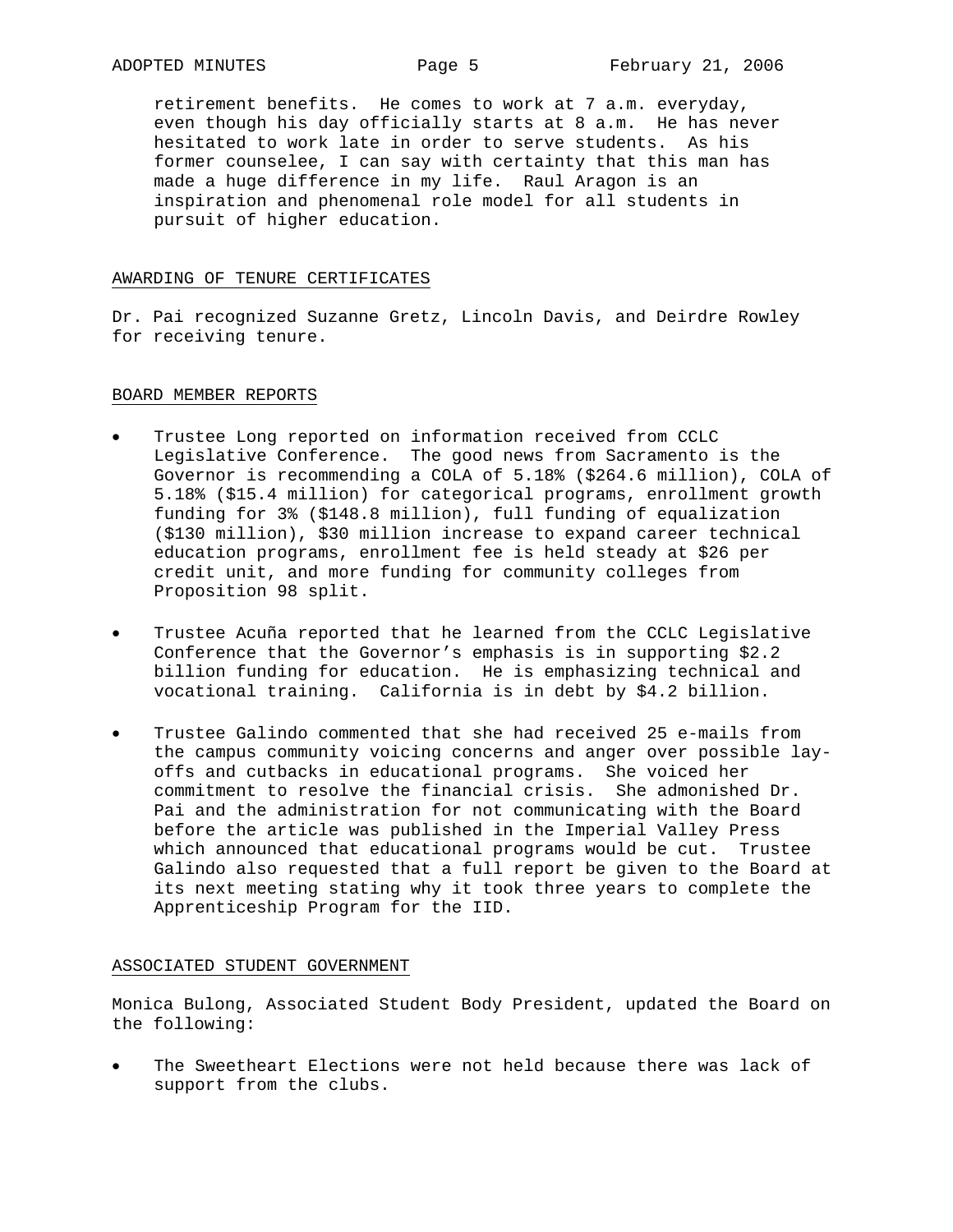• A Welcome Back Festival will be held on February 22 from 10 a.m. to 2 p.m. to give students information about the Student Health Program and to introduce the campus recycling program.

## ACADEMIC SENATE UPDATE

Academic Senate President, Dr. James Patterson, reported on the following:

- At the February 15 meeting the Senate was apprised of the status of the recommendation to the District Board regarding moving the drop date forward to 62% of the semester. The ASG President, Monica Bulong, and Associate Dean of Student Affairs, Sergio Lopez, were present at that meeting and explained their opposition to the Senate's recommendation. This was not an action item on the Senate's agenda so the Senate's position remained unchanged.
- The Senate finalized the recommendation, which will be taken to the District Board at their April meeting, on the five institutional student learning outcomes: Communication Skills, Critical thinking Skills, Information Literacy, Global Awareness, and Personal Responsibility.
- The Senate selected Math 90 and Speech 100 as two "gatekeeper" classes to begin working with those discipline faculty in developing student learning outcomes at the course level.
- The Senate unanimously rejected the Budget Development Guidelines for 2006-2007 which the District Board approved on January 17.
- The Senate rejects the assumption of the administration that the District will "restore the fiscal stability of the District" in 2006-2007. The Senate does not believe the current financial crisis can be stabilized in a single academic year.
- The Senate rejected the assumption of the administration that the District will "maintain a minimum 5% reserve." The legal mandate is 3%.
- The Senate voiced concerns over cuts to supplies, equipment, and capital outlay at a time when the student enrollment continues to rise.
- The Senate objected to the District negotiators not presenting the list of programs for reduction and elimination effectively barring the Senate from collegial consultation. The Senate maintained that this has violated Title V regulations.
- The President of the IVC Academic Senate stated that he has been asked by several of the IVC stakeholder groups to research the legal requirements for conducting a vote of confidence/no confidence in our Superintendent/President, Dr. Paul Pai.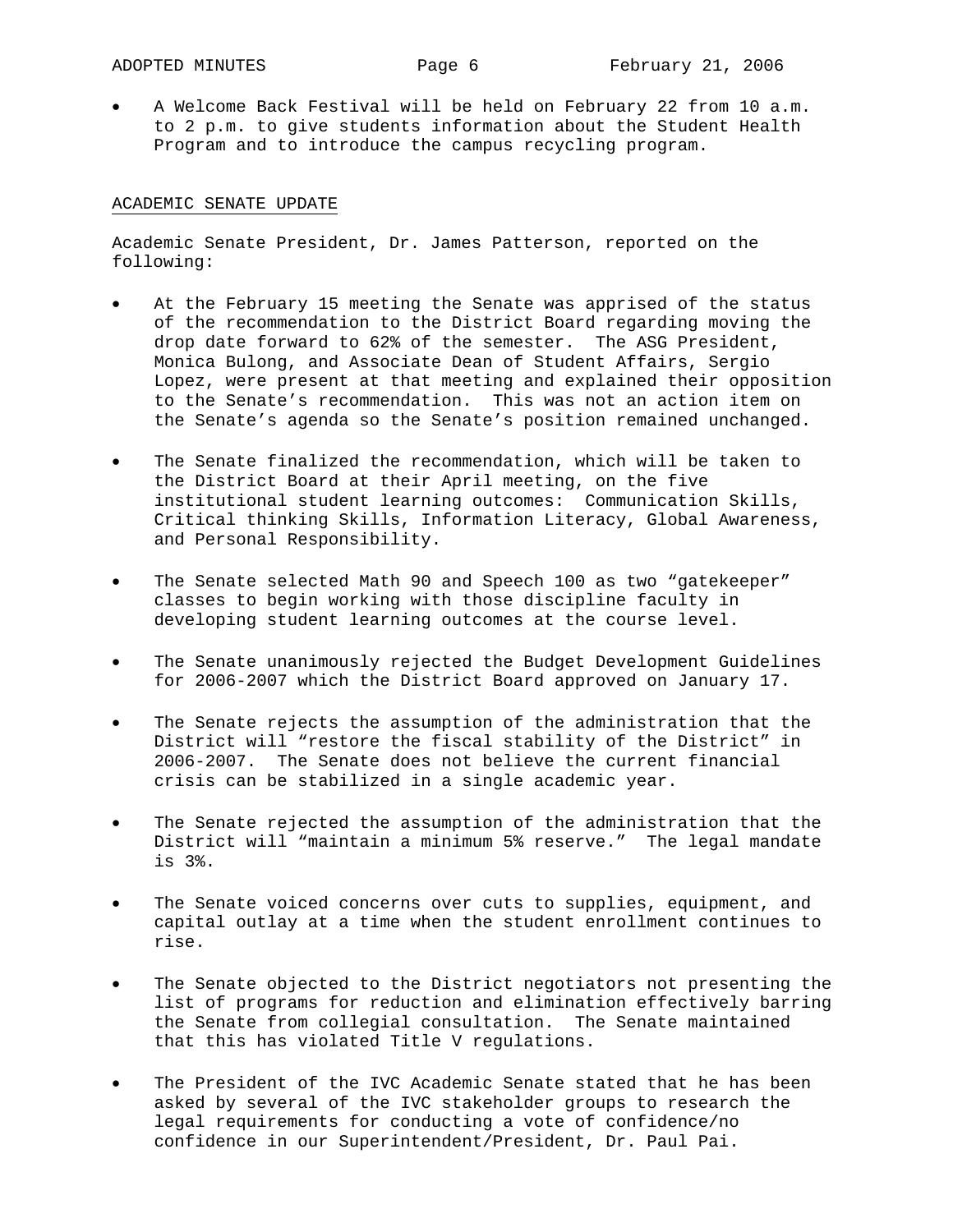### MONTHLY FINANCIAL REPORT

Dr. Joe Vogel reviewed the budget report for the month ending January 31, 2006, which is on target with 59% spent of the current budget.

### PRESIDENT'S UPDATE

Dr. Pai reported the following:

- The full funding of equalization will have a significant impact on many California Community Colleges. IVC's share should be between \$831,000 and \$851,000.
- Imperial County high school superintendents have requested that IVC consider offering a non-credit program to provide students assistance in satisfying high school graduation requirements to pass the California High School Exit Examination. Efrain Silva stated that he will follow through on this issue.
- At the February 23 meeting of the CABC Silicon Border Work Group it was announced that UABC – Autonomous University of Baja California will be building a campus at the high tech industrial park site.
- Dr. Pai emphasized that shared governance will not be compromised. Further comments surrounded the issue of educational program cutbacks and employee layoffs. As a last resort, when there is no other choice in balancing the budget, program cutbacks will have to take place.

### ACCREDITATION PROGRESS REPORT

Dr. Jeffcoat reported that the Accreditation co-chairs are meeting on a weekly basis, and they are collecting the required documentation in preparation for the writing of the Self-Study, which will take place during the spring semester. Dr. Ying has volunteered to post an electronic copy of the documentation for evidence. The Accreditation Steering Committee will be meeting on February 27, to assess the progress. An overview of the process will be presented at the March 11 Board Retreat.

### ANNUAL BOARD STUDY SESSION

Dr. Pai distributed a draft of the day's schedule in preparation for the Annual Board Retreat/Study Session which will take place on Saturday March 11 beginning at 8:30 A.M. The regular Board meeting will be changed to Monday, March 13 at 6 p.m.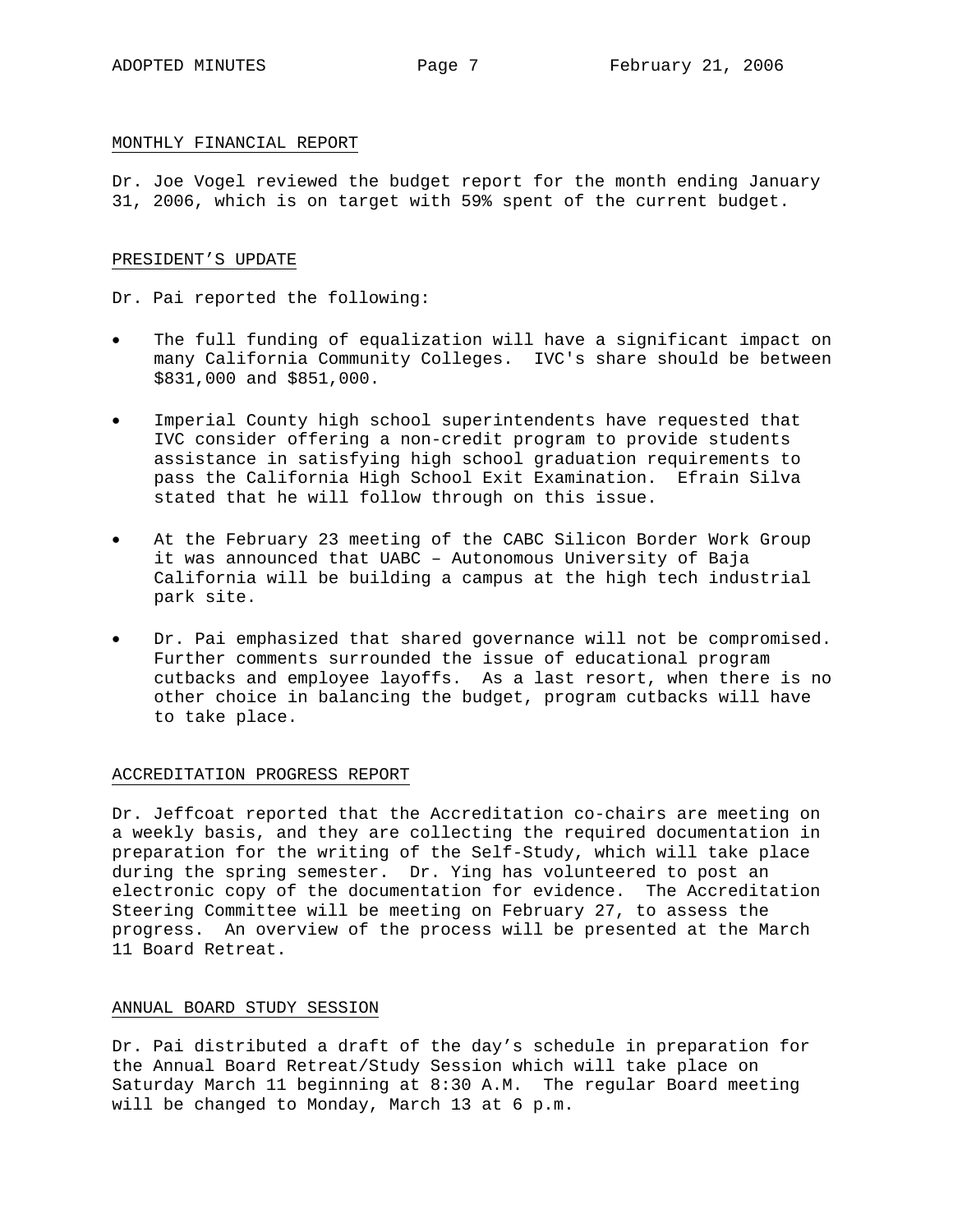### AWC VS. IVC CHILD CARE PROVIDER PROGRAM

Dean Gonzalo Huerta and Director Becky Green reported their findings from their contact with Arizona Western College (AWC) in an effort to compare early childhood education programs. They found that the programs are similar, and the licensing requirements between Arizona and California are different. Their Spanish speaking module is entry level into the program. IVC is exploring offering a similar module through the non-credit program. The AWC preschool has open admission and IVC's preschool is by income eligibility.

Trustee Galindo voiced concern over increasing IVC's preschool enrollment, and it is unacceptable that students have to travel outside the County to attend an Early Childhood Education Program offered in Spanish.

### ENROLLMENT AND BUDGET EXPENDITURE STATUS OF CHILD CARE PROGRAMS

Director Becky Green presented a Powerpoint presentation giving an overview of the Preschool and Infant Care Center Programs. The preschool enrolls 70 full-time children and there are 24 full-time infants. The program serves as a demonstration lab to provide field experience for students with Early Childhood Education majors. The program is funded through state and federally funded child care and development programs.

The changes that occurred causing a program deficit having a negative impact on the programs are the salaries exceeding the contracts, and the cutback in CalWORKS funding. The implementation of the compressed calendar and block schedule has had a negative impact on enrollment.

The Child Development Department is an important component because students come to learn how to teach and care for young children, and is the only place in Imperial County where students can get the necessary education required for the State Permit to operate or work in a private preschool.

M/S/C Medina/Cardenas (Abstained: Ramirez) to approve the Minutes dated January 17, 2006, with an addition requested by Trustee Galindo relating to Resolution No. 13448: 2004-2005 AUDIT as follows:

- 1. Why were the ending balances not updated from the prior year and the new fixed asset additions and corresponding depreciation for the current year not included?
- 2. Why are fixed asset additions to works in progress, buildings, and site improvements not being monitored and categorized by construction project thus not reflecting the proper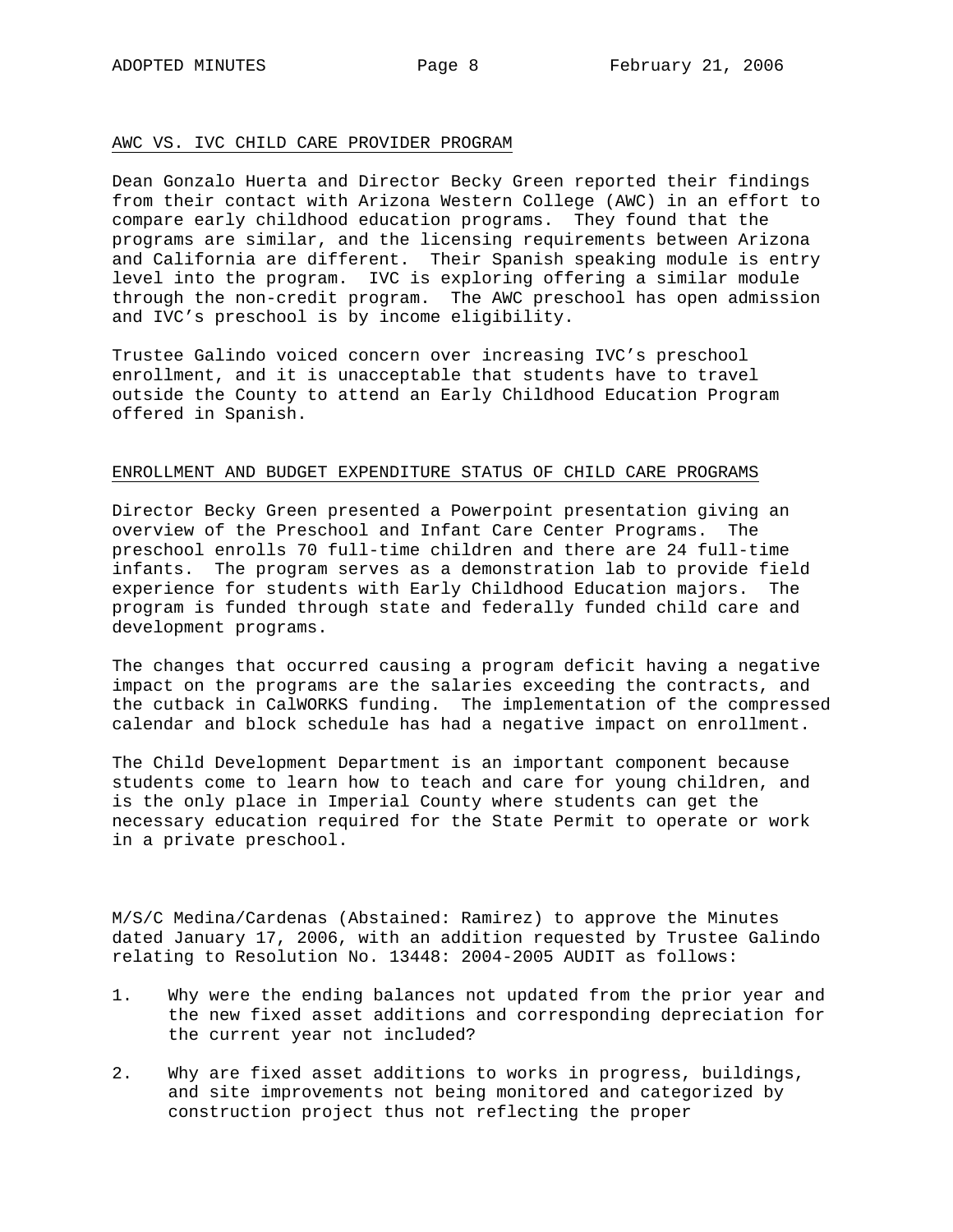capitalization of these expenditures at year end under the current reporting period?

- 3. Who was the Director of Purchasing/Capital Projects?
- 4. Who was the Dean of Information Systems/Learning Technologies and the Director of Information Systems as referred to in the "District Response" on page 42 of the Audit Report?
- 5. Why were cash transactions with fiscal agent accounts included in the fund balance at year-end?
- 6. Who was responsible for not properly recording interest income, debt service, and County treasury transfers as referenced to on "condition section" page 43 of the Audit Report?
- 7. Who was the Director of Fiscal Services as referenced to under "District Response" and how long had the Banner system been in operation when audit was conducted?
- 8. Who, per recommendation on page 44 of the Audit Report, will revise the Gann Appropriation Limit schedule?

M/S/C Medina/Cardenas (Abstained: Galindo) Resolution No. 13465: **PURCHASE ORDERS**

BE IT RESOLVED that the Board approves the issuance of current year Purchase Orders for 1/3/2006 to 2/6/2006 in the amount of \$780,864.85 and Direct Payments in the amount of \$62,054.87, according to the Purchase Order Listing submitted by the Purchasing Department.

M/S/C Medina/Cardenas (Abstained: Galindo) Resolution No. 13466: **PAYROLL WARRANT ORDERS**

BE IT RESOLVED that the Board approves the following Payroll Warrants:

| <b>Payroll</b><br>Warrant | #  | General<br>Fund | <b>BOND</b><br><b>FUND</b> | <b>Certificates</b><br>оf<br><b>Participation</b> | <b>Child</b><br><b>Development</b> | Lease<br>Rev. Bond | Warrant<br>Total |
|---------------------------|----|-----------------|----------------------------|---------------------------------------------------|------------------------------------|--------------------|------------------|
| 1/10/2006                 | 13 | 167.897.17      |                            |                                                   |                                    |                    | 167.897.17       |
| 1/31/2006                 | 14 | 1.781.410.48    | 8.590.64                   |                                                   | 41.116.13                          |                    | 1.831.117.25     |
|                           |    | 1,949,307.65    | 8,590.64                   | 0.00                                              | 41,116.13                          | 0.00               | 1.999.014.42     |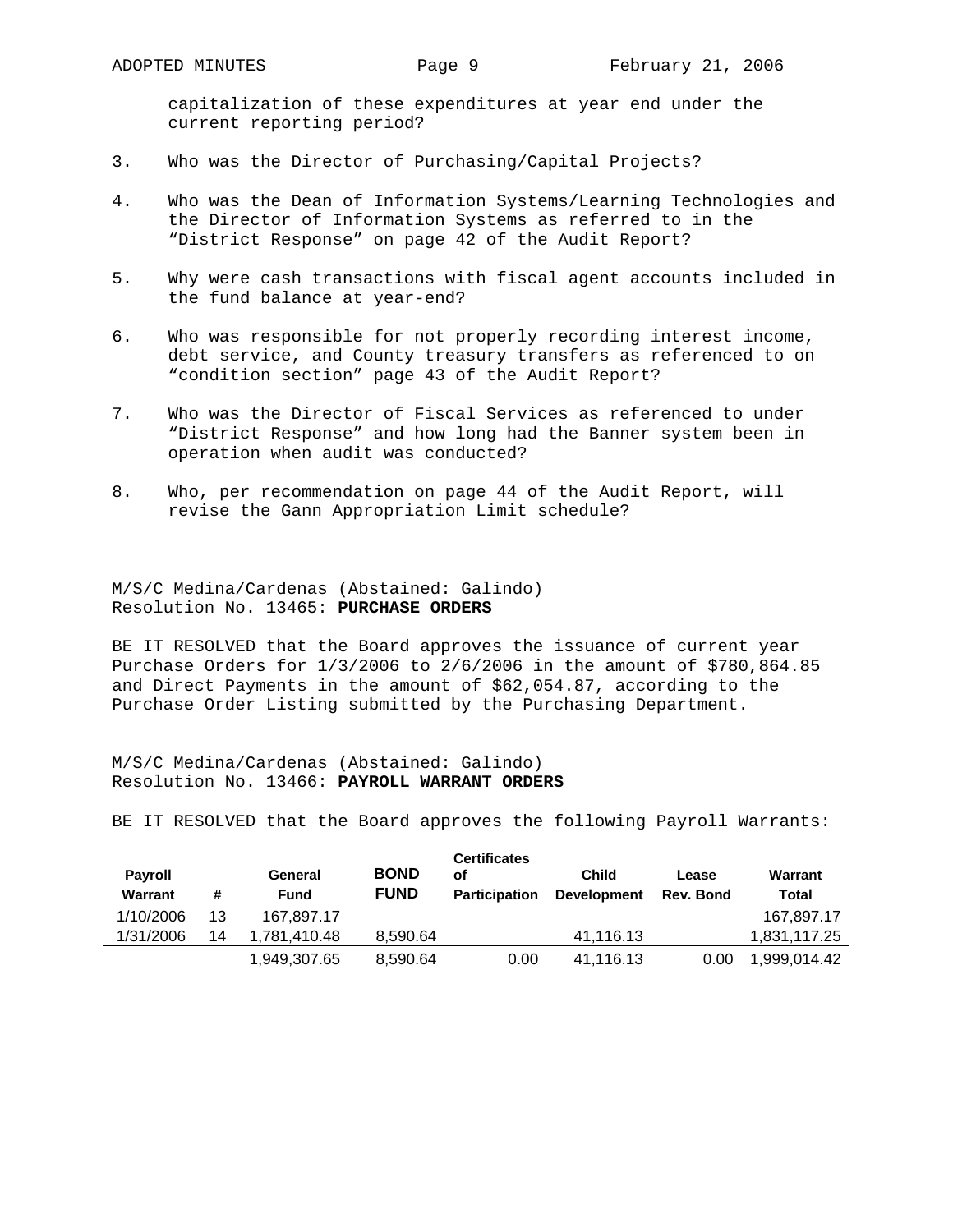M/S/C Ramirez/Cardenas

# Resolution No. 13467: **COMMERCIAL WARRANT ORDERS**

BE IT RESOLVED that the Board approves the following Commercial Warrant Orders:

| <b>Commercial</b> |    | General     | <b>BOND</b> | <b>Certificates</b><br>οf | <b>Child</b>       | Lease     | Warrant      |
|-------------------|----|-------------|-------------|---------------------------|--------------------|-----------|--------------|
| Warrant           | #  | <b>Fund</b> | <b>FUND</b> | <b>Participation</b>      | <b>Development</b> | Rev. Bond | Total        |
| 1/10/06           | 24 | 485.857.17  | 2,987.34    | 7,115.02                  |                    |           | 495.959.53   |
| 1/17/06           | 25 | 129.700.44  | 16.468.08   | 26,559.40                 | 659.14             | 850.00    | 174.237.06   |
| 1/25/06           | 26 | 210.488.29  | 406.285.01  |                           |                    |           | 616.773.30   |
|                   |    | 826,045,90  | 425.740.43  | 33.674.42                 | 659.14             | 850.00    | 1.286.969.89 |

M/S/C Cardenas/Wong Resolution No. 13468: **BUDGET CHANGES** 

WHEREAS, the California Code of Regulations, Title V, Sections 58307 and 58308, and the Community College Budget and Accounting Manual require the Board of Trustees to adopt the annual District budget by resolution, and to approve any changes to that budget by resolution.

BE IT NOW RESOLVED that the Board approves the following budget changes:

|                             | Fund  | Org | Prog | Description                                   | Increase | Decrease |
|-----------------------------|-------|-----|------|-----------------------------------------------|----------|----------|
| General Fund - Unrestricted |       |     |      |                                               |          |          |
| Supt/President              | 11001 | 101 | 6610 | Increase Student Wages                        | 1,350.00 |          |
| J4052864                    |       |     |      | Increase Postage                              | 200.00   |          |
|                             |       |     |      | Decrease Office Supplies                      |          | 1,000.00 |
|                             |       |     |      | Decrease Hospitality                          |          | 550.00   |
| <b>Public Relations</b>     | 11001 | 104 | 6790 | Increase advertising                          | 5,000.00 |          |
| J4053056                    |       |     |      | Decrease copy/print                           |          | 5,000.00 |
| <b>Public Relations</b>     | 11001 | 104 | 6790 | Increase Travel                               | 386.66   |          |
| J4053070                    |       |     |      | Decrease non-instructional supply             |          | 386.66   |
| <b>Grounds Dept</b>         | 11001 | 852 | 6650 | Increase Equipment Repairs                    | 4,667.80 |          |
| J4052975                    |       |     |      | Decrease Non Instructional supplies/materials |          | 4,667.80 |
| <b>General Athletics</b>    | 11001 | 281 | 6960 | Increase supplies, copy print, memberships    | 1,666.05 |          |
| J4053022                    |       |     |      | Decrease hospitality, travel                  |          | 1,666.05 |
| Women's Basketball          |       | 282 |      | Increase instr supply, other services         | 157.15   |          |
|                             |       |     |      | Decrease travel                               |          | 157.15   |
| Men's Basketball            |       | 283 |      | Increase vehicle rental, supply, entry fees   | 1,077.79 |          |
|                             |       |     |      | Decrease travel                               |          | 1,077.79 |
| Men's Soccer                |       | 289 |      | Increase instr supply                         | 914.64   |          |
| Men's Tennis                |       | 287 |      | Decrease travel                               |          | 914.64   |
| Volleyball                  |       | 291 |      | Increase vehicle rental, supply, entry fees   | 448.15   |          |
| Gen Athletics Playoff       |       | 293 |      | Decrease travel                               |          | 448.15   |
|                             |       |     |      |                                               | 4,263.78 | 4,263.78 |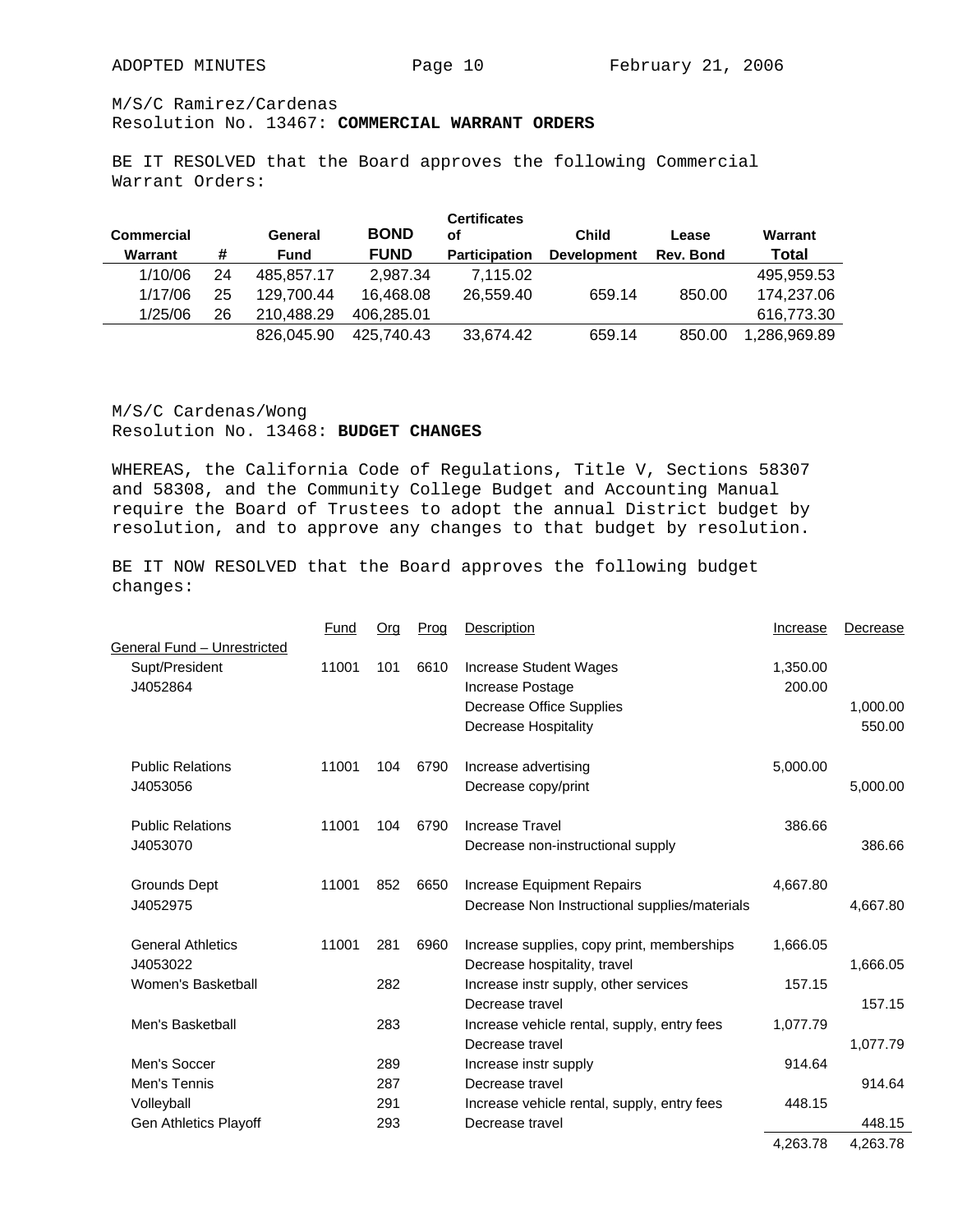| Partnership for Excellence - State Funds                                             |       |     |      |                                                                                                               |          |                            |
|--------------------------------------------------------------------------------------|-------|-----|------|---------------------------------------------------------------------------------------------------------------|----------|----------------------------|
| Institutional Research<br>J4052903                                                   | 11101 | 102 | 6790 | Increase Student Salaries<br><b>Decrease Consultant</b>                                                       | 500.00   | 500.00                     |
| <b>Lottery Funds - Unrestricted</b><br><b>Building Maintenance</b><br>J4052972       | 11501 | 853 | 6510 | Increase Equipment repairs<br>Decrease Repair supplies                                                        | 5,050.00 | 5,050.00                   |
| Local Funds - Restricted<br><b>Child Development Training</b><br>Consortium J4052902 | 17101 | 313 | 1300 | <b>Increase Travel</b><br>Decrease Instructional Materials                                                    | 218.40   | 218.40                     |
| <b>Steps of Success</b><br>J4053037                                                  | 17306 | 305 | 4900 | Cover deficits in salary and benefit accounts<br>decrease mileage                                             | 444.04   | 444.04                     |
| <b>State Funds - Restricted</b><br>DSP&S<br>J4053043                                 | 15401 | 903 | 6420 | Increase Overload salaries<br>Decrease student tutorial salaries                                              | 6,967.00 | 6,967.00                   |
| <b>Federal Funds - Restricted</b><br><b>Title V Grant</b><br>J4052903                | 12911 | 108 | 6014 | Increase Postage<br>Decrease Other Expense                                                                    | 700.00   | 700.00                     |
| Title V Cooperative Grant<br>P600302                                                 | 12140 | 141 | 6010 | Increase Equipment<br>Decrease Other Expense                                                                  | 4,588.00 | 4,588.00                   |
| <b>Student Support Services</b><br>J4052915                                          | 12601 | 906 | 6390 | Increase Conference Travel<br>Decrease Student Travel<br>Decrease Facility/Equip Rental<br>Decrease Equipment | 2,027.25 | 600.00<br>825.00<br>602.25 |
| Special Revenue Fund--state funded                                                   |       |     |      |                                                                                                               |          |                            |
| Child Development<br>J4053055                                                        | 33008 | 313 | 6920 | Increase instructional supplies<br>Budget augmentation (additional revenue)                                   | 1,890.00 |                            |

M/S/C Medina/Cardenas (Abstained: Galindo) Resolution No. 13469: **QUARTERLY REPORT** 

BE IT RESOLVED that the Board of Trustees accepts the financial statements prepared pursuant to Education Code 84043, for the quarter ending December 31, 2005, and directs that copies be forwarded to the Chancellor's Office of the California Community Colleges and to the Office of the Imperial County Superintendent of Schools, as required by law.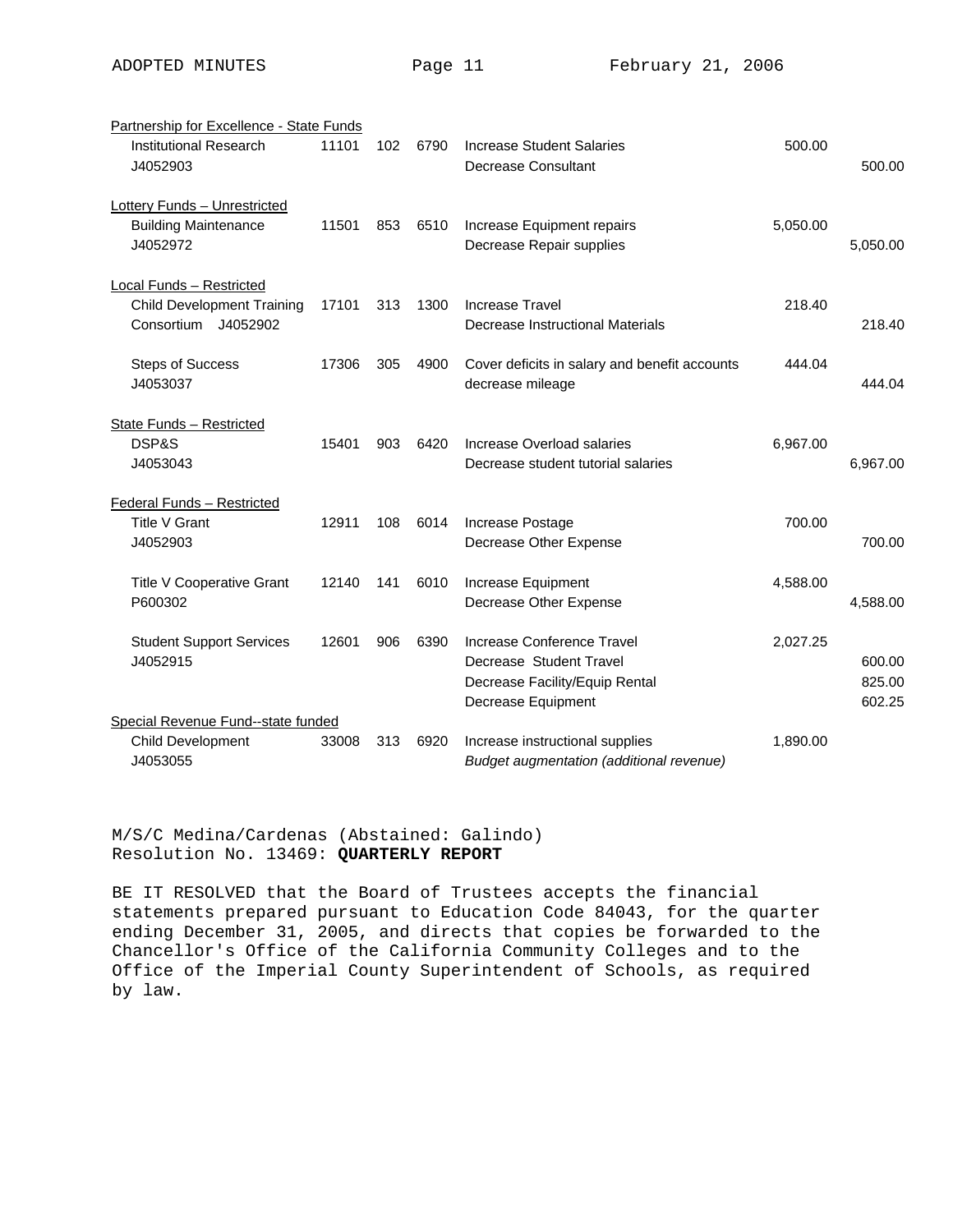M/S/C Ramirez/Wong (Abstained: Galindo) Resolution No. 13470: **TEMPOPRARY INTERFUND TRANSFER BETWEEN THE CHILD DEVELOPMENT FUND AND THE GENERAL FUND** 

WHEREAS the Child Development Fund is currently earning 68.75% of its contract for FY 2005-2006; and

WHEREAS this reduction in revenue has created a cash flow problem in the amount of \$90,000;

THEREFORE, BE IT RESOLVED that the Board of Trustees authorizes a temporary inter-fund transfer for fiscal year 2005-2006 between the General Fund reserve and the Child Development Fund, as needed, up to a maximum amount of \$90,000.

BE IT FURTHER RESOLVED that once the Child Development Fund cash flow situation has been resolved, any savings and additional funds will be paid back to the General Fund.

M/S/C Medina/Cardenas (Abstained: Galindo) Resolution No. 13471: **SCHOOL ORDERS**

BE IT RESOLVED that the Board approves amending Resolution No. 13450 dated January 17, 2006, to include the following individuals, pursuant to Education Code Section 42632/85232, the Imperial Community College District Board of Trustees, representing Imperial County, hereby authorizing the following persons to sign any and all orders (not to exceed \$15,000) in the name of said District during the 2005-2006 school year:

Dr. Paul Pai, Superintendent/President Dr. Joe Vogel, Interim Dean for Business Services Dr. Kendra Jeffcoat, Vice President for Academic Services Dr. Victor Jaime, Vice President for Student Services Efrain Silva, Dean of Instruction/Extended Campus Gonzalo Huerta, Dean of Instruction/Applied Sciences Dr. Robin Ying, Dean of Technology/Learning Services Jan Magno, Dean of Financial Aid Carlos Fletes, Director of Fiscal Services Rick Webster, Director of Maintenance Laurie Franks, Director of Purchasing Becky Green, Director of Child, Family and Consumer Services

*Additions:* 

*Kathie Westerfield, Associate Dean of Admissions Krista Byrd, Chairperson, Behavioral Science and Social Science Valerie Rodgers, Chairperson, Business Division Ted Ceasar, Associate Dean of DSP&S David Zielinski, Chairperson, English Division Dave Drury, Chairperson, Exercise Science/Wellness/Sport Division Dr. Marion Boenheim, Associate Dean of Human Resources*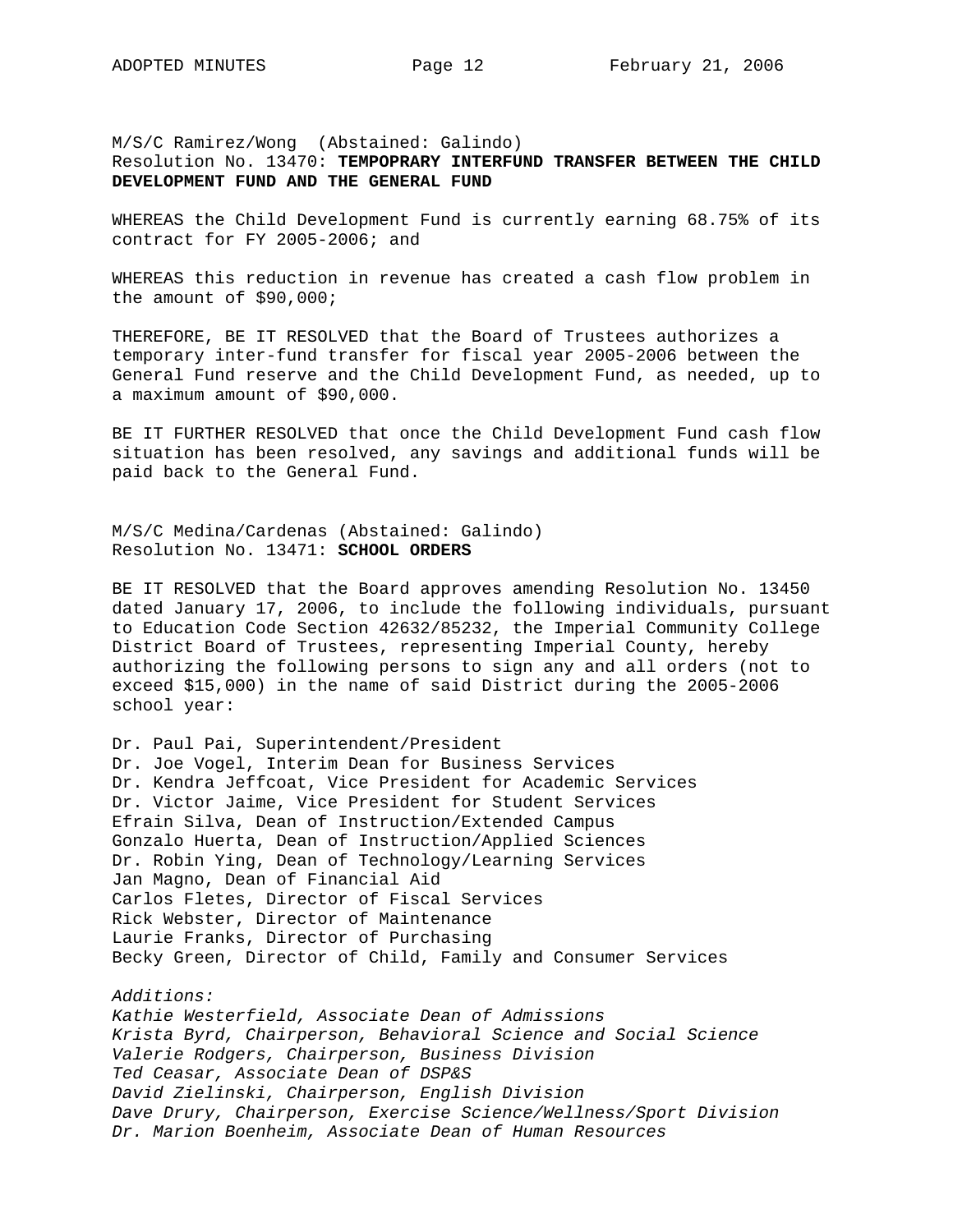*Tom Gilbertson, Chairperson, Humanities Division Kathy Berry, Associate Dean of Nursing Dr. Lianna Zhao, Chairperson, Science, Math and Engineering Division Sergio Lopez, Associate Dean of Student Affairs Jim Mecate, Athletics Director* 

M/S/C Medina/Cardenas (Abstained: Galindo) Resolution No. 13472: **PARKING CITATION COLLECTION SERVICES**

WHEREAS, the collection of fees for Parking Citations is in need of assistance to recover delinquent fees, and currently there is \$342,090.00 owed to the College in the form of delinquent parking citation fees; and

WHEREAS, the Parking Citation Management Program will assist the College with the collection of delinquent fees by providing the following services: data entry, payment processing, credit card payments, DMV communication, notices of delinquent parking, reporting, adjudication communication, violator toll free telephone assistance, out of state DMV communication, customer support, and interactive voice response system.

WHEREAS, the bid has been received from Phoenix Group Information Systems for a \$150.00 monthly charge plus \$1.40 per citation issued; and

WHEREAS the Phoenix Group will work with the Department of Motor Vehicle to collect delinquent fees on behalf of the College, and the College will receive payment directly from the Department of Motor Vehicles in the amount of fees collected during the renewal of vehicle registrations; and

WHEREAS the Phoenix Group is being recommended for approval based on a California Community College Piggyback Bid and additional recommendations from Grossmont/Cuyamaca, Palomar, and Southwestern Community College Districts; and

WHEREAS the benefit to the use of this system is to minimize the delinquent fees owed to the College and expedite prompt payment of parking citation per semester, with an estimated return of fees to the College between \$43,000.00 to \$45,000.00 per fiscal year.

NOW THEREFORE BE IT RESOLVED that the Board accepts and approves the bid from Phoenix Group Information Systems for a \$150.00 monthly charge, plus \$1.40 per citation issued.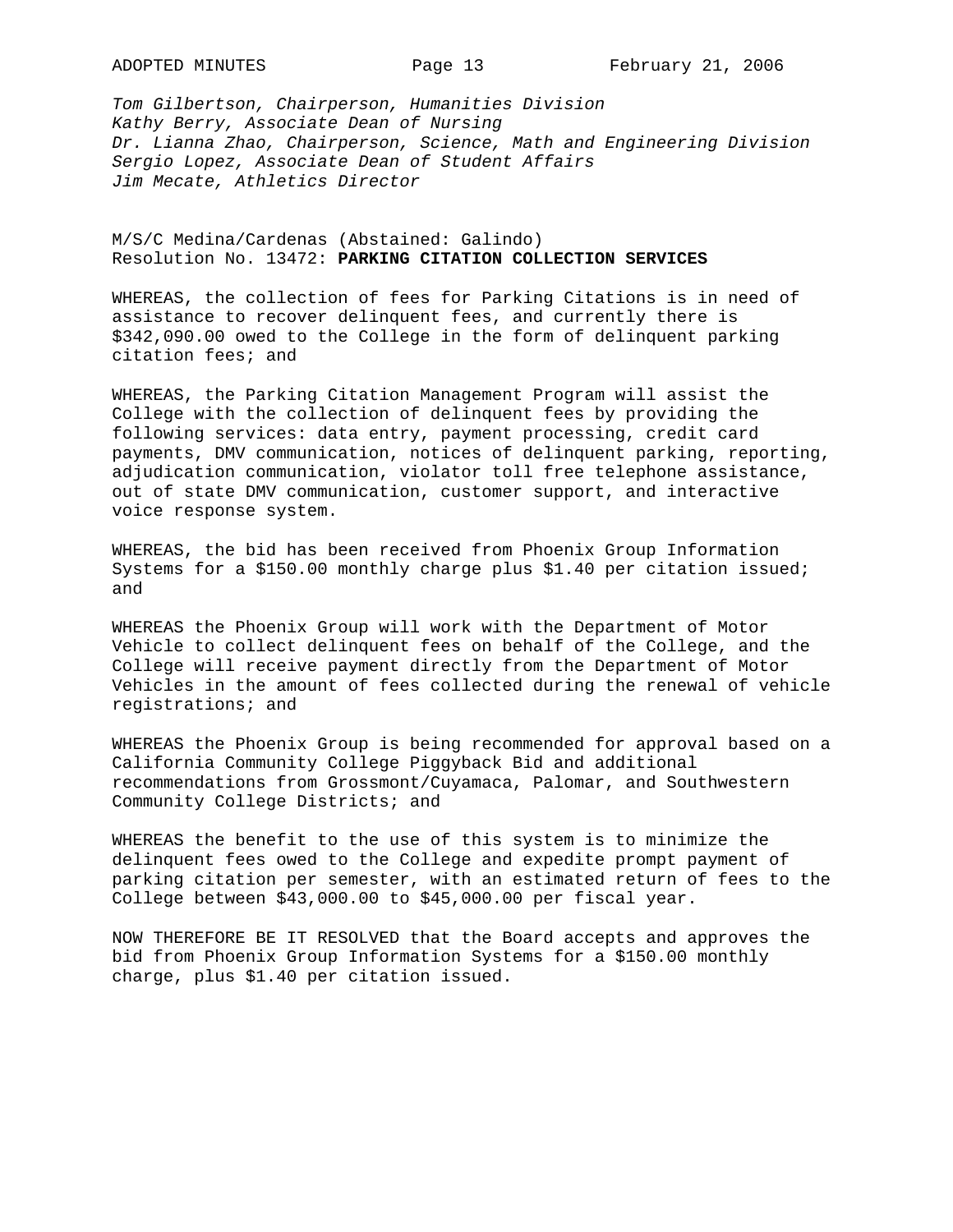M/S/C Medina/Cardenas (Abstained: Galindo) Resolution No. 13473: **PARKING FEES** 

WHEREAS, the cost of maintaining IVC's parking lots and the cost of personnel has increased; and

WHEREAS, the fees for student parking permits and citations have remained the same since 1996; and

WHEREAS, the IVC parking lots are in need of desperate repair; and

WHEREAS the IVC parking lots are maintained with funds collected from parking and citation fees; and

WHEREAS, currently the fees are for the Spring and Fall semesters is \$15.00 for early purchase and \$20.00 after late registration and \$5.00 for Winter and Summer sessions; and

WHEREAS the recommendation is being made by the Student Affairs Committee, on January 18, 2006 with unanimous approval, to increase fees to a flat rate of \$20.00 assessed for Spring and Fall Semesters, and \$10.00 for Winter and Summer Sessions effective the Summer Session 2006.

NOW THEREFORE BE IT RESOLVED that the Board accepts and approves the increase in fees in order to obtain the funds necessary to properly maintain and operate the Parking Control Department.

M/S/C Cardenas/Ramirez Resolution No. 13474: **CHILD DEVELOPMENT PROGRAM**

BE IT RESOLVED that the Imperial Community College District Board of Trustees authorizes entering into local agreement number CIMS-5125 project number 13-6315-00-5 in the amount of \$1,890.00 for the purchase of instructional materials and supplies for the Child Development Program, for fiscal year 2005-2006 with the California State Department of Education, and that Dr. Paul Pai, Superintendent/ President, or Dr. Kendra Jeffcoat, Vice President for Academic Services are authorized to sign the transaction for the Board.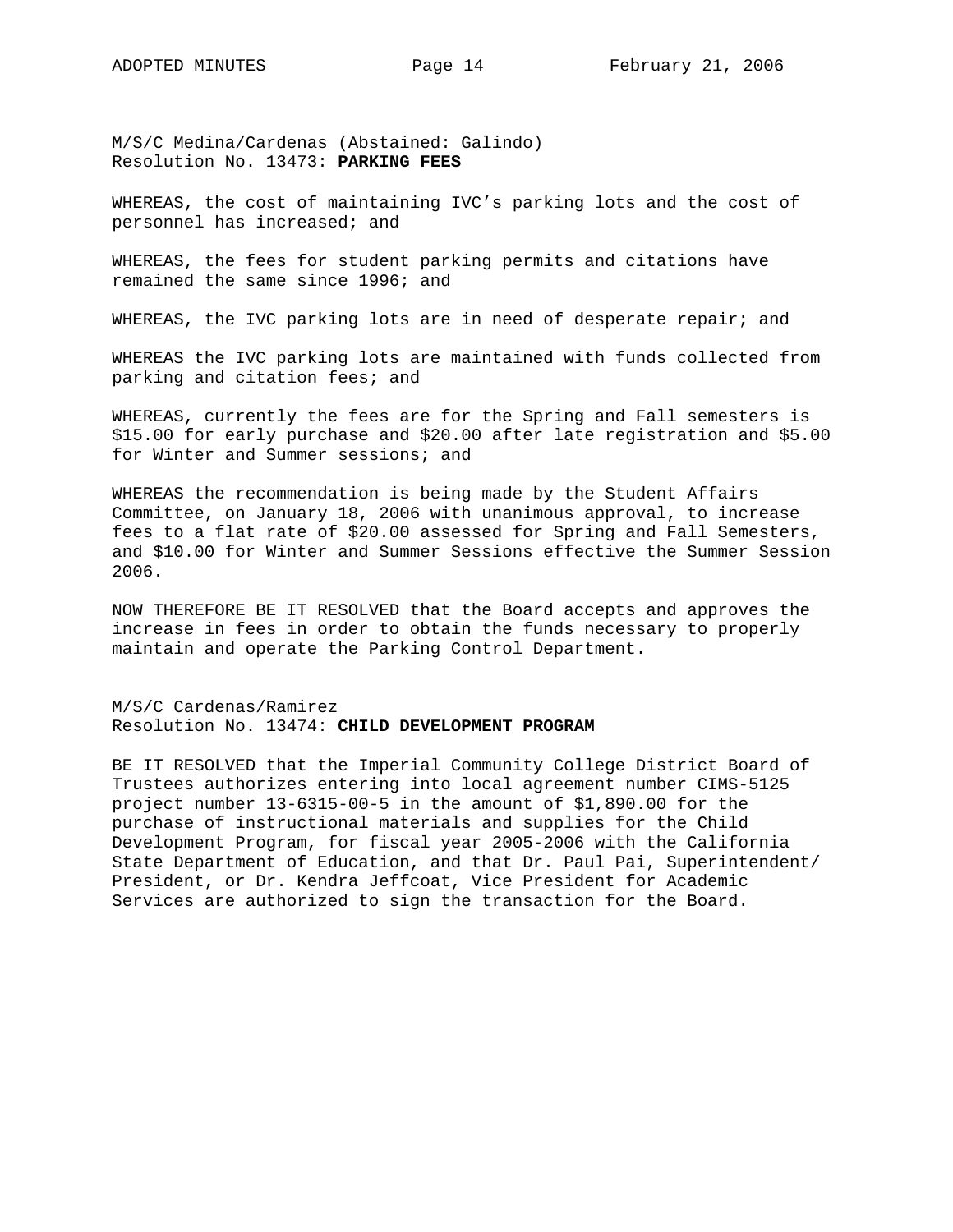M/S/C Cardenas/Wong

Resolution No. 13475: **ACADEMIC CALENDAR**

BE IT RESOLVED that the Board approves the 2006–2007 Academic Calendar as ratified by the IVC Chapter CCA/CTA on August 18, 2005, as follows:

# 2006

| August    | 18                | Friday            | Orientation (Non-Instructional<br>Service Day)        |
|-----------|-------------------|-------------------|-------------------------------------------------------|
|           | 21                | Monday            | Fall Semester Begins                                  |
|           | 26                | Saturday          | First Day of Saturday Classes                         |
| September | 4                 | Monday            | Holiday (Labor Day)                                   |
| November  | $10 - 11$         | Friday-Saturday   | Holiday (Veterans Day)                                |
|           | $23 - 24$         | Thursday-Saturday | Recess (Thanksgiving)                                 |
| December  | $4 - 9$           | Monday-Saturday   | Final Exams                                           |
|           | $11 - 16$         | Monday-Saturday   | No Classes - Campus Open                              |
|           | 18                | Monday            | Winter Recess                                         |
| 2007      |                   |                   |                                                       |
| January   | 1                 | Monday            | Holiday (New Year's Day)/Last<br>Day of Winter Recess |
|           | 4                 | Thursday          | Winter Intersession Begins                            |
|           | 15                | Monday            | Holiday (Martin Luther King's<br>Birthday)            |
| February  | 6                 | Tuesday           | Winter Intersession Ends/Final<br>Exams               |
|           | $12 \overline{ }$ | Monday            | Spring Semester Begins                                |
|           | $16 - 17$         | Friday-Saturday   | Holiday (Abraham Lincoln's<br>Birthday)               |
|           | 19                | Monday            | Holiday (George Washington's<br>Birthday)             |
|           | 24                | Saturday          | First Day of Saturday Classes                         |
| April     | 9-14              | Monday-Saturday   | Spring Recess                                         |
| May       | 28                | Monday            | Holiday (Memorial Day)                                |
| June      | 2                 | Saturday          | Final Exams Begin                                     |
|           | 8                 | Friday            | Final Exams End                                       |
|           | 9                 | Saturday          | Graduation (Non-Instructional<br>Service Day)         |

\*Flex days to be negotiated.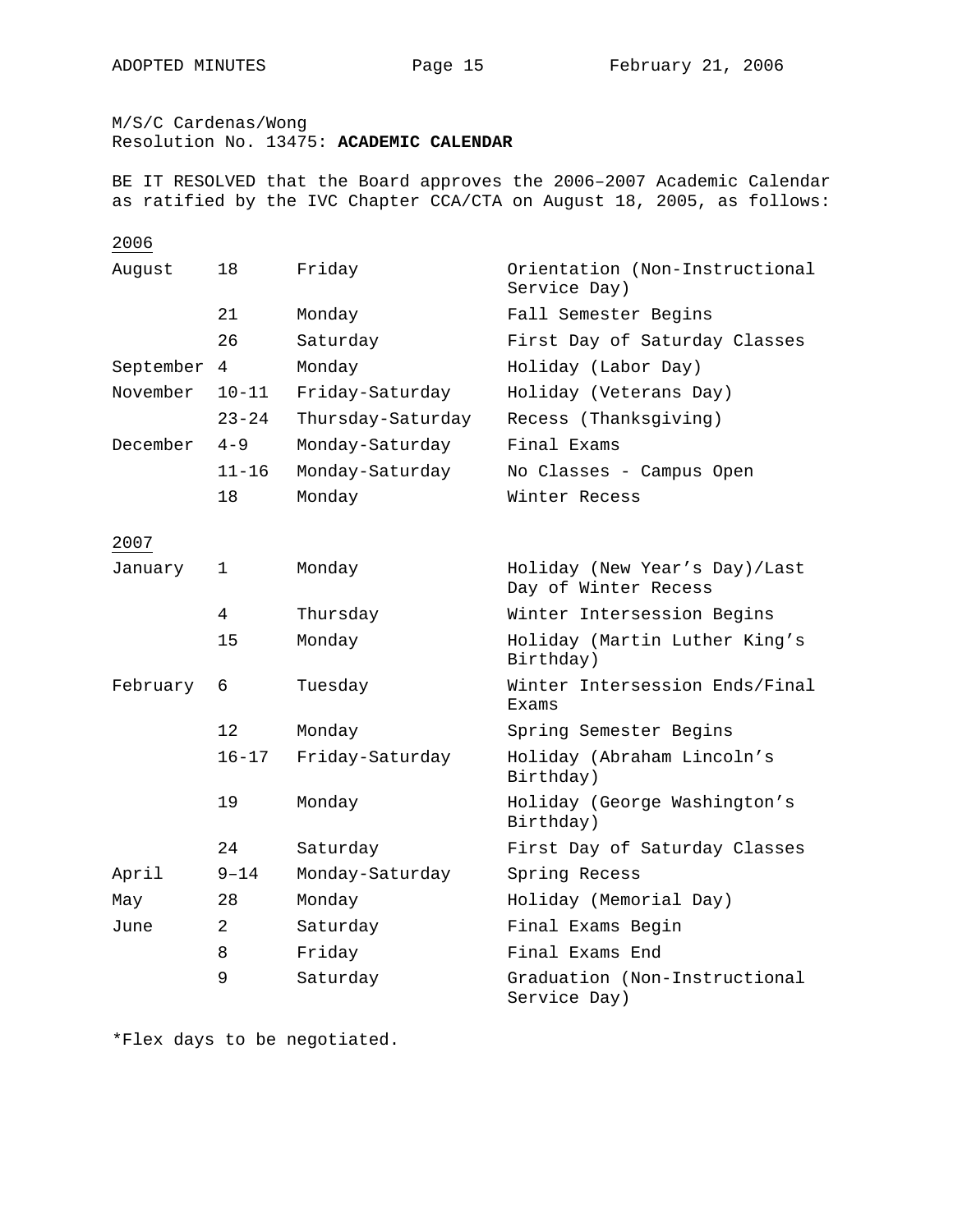M/S/C Ramirez/Long to TABLE Resolution No. 13476: **WITHDRAWAL DEADLINE**

WHEREAS, Title 5 regulations make standards or policies regarding student preparation and success an academic and professional matter, and BP 2000 makes this an area in which the governing board has elected to reach mutual agreement with the academic senate; and

WHEREAS, the IVC Academic Senate has carefully deliberated changing the withdrawal (drop) deadline with the intent to improve student learning; and

WHEREAS, the Academic Senate has consulted with ASG in the development of a survey for faculty and students regarding a change in the withdrawal deadline (with 79% of full-time faculty and 18% of the students responding favorably to a move to 62% of the term); and

WHEREAS, the Academic Senate has considered the input from the ASG in its deliberations; and

WHEREAS, the Academic Senate has voted to recommend to the governing board that the last day to withdraw (drop) from a course be moved from its current 75% of the semester to 62% of the term;

THEREFORE BE IT RESOLVED that the Board approves changing the withdrawal deadline to 62% of the term beginning with the Fall 2006 semester.

M/S/C Medina/Cardenas (OPPOSED: Galindo) Resolution No. 13477: **REDUCTION OR DISCONTINUANCE OF PARTICULAR KINDS OF SERVICE**

The District Superintendent has recommended that those programs and services performed by certificated employees and shown in Exhibit "A" attached hereto and incorporated herein by reference be reduced and/or eliminated, effective at the end of the 2005-2006 school year.

The Board finds it is in the best interest of the District to reduce and/or eliminate the programs and services shown in Exhibit "A", effective at the end of the 2005-2006 school year.

NOW, THEREFORE, THE BOARD RESOLVES THAT:

- 1. The above recitals are true and correct.
- 2. The programs and services described in Exhibit "A" attached to this Resolution are reduced and/or eliminated, starting with the 2006- 2007 school year in accordance with the recommendations of the Superintendent.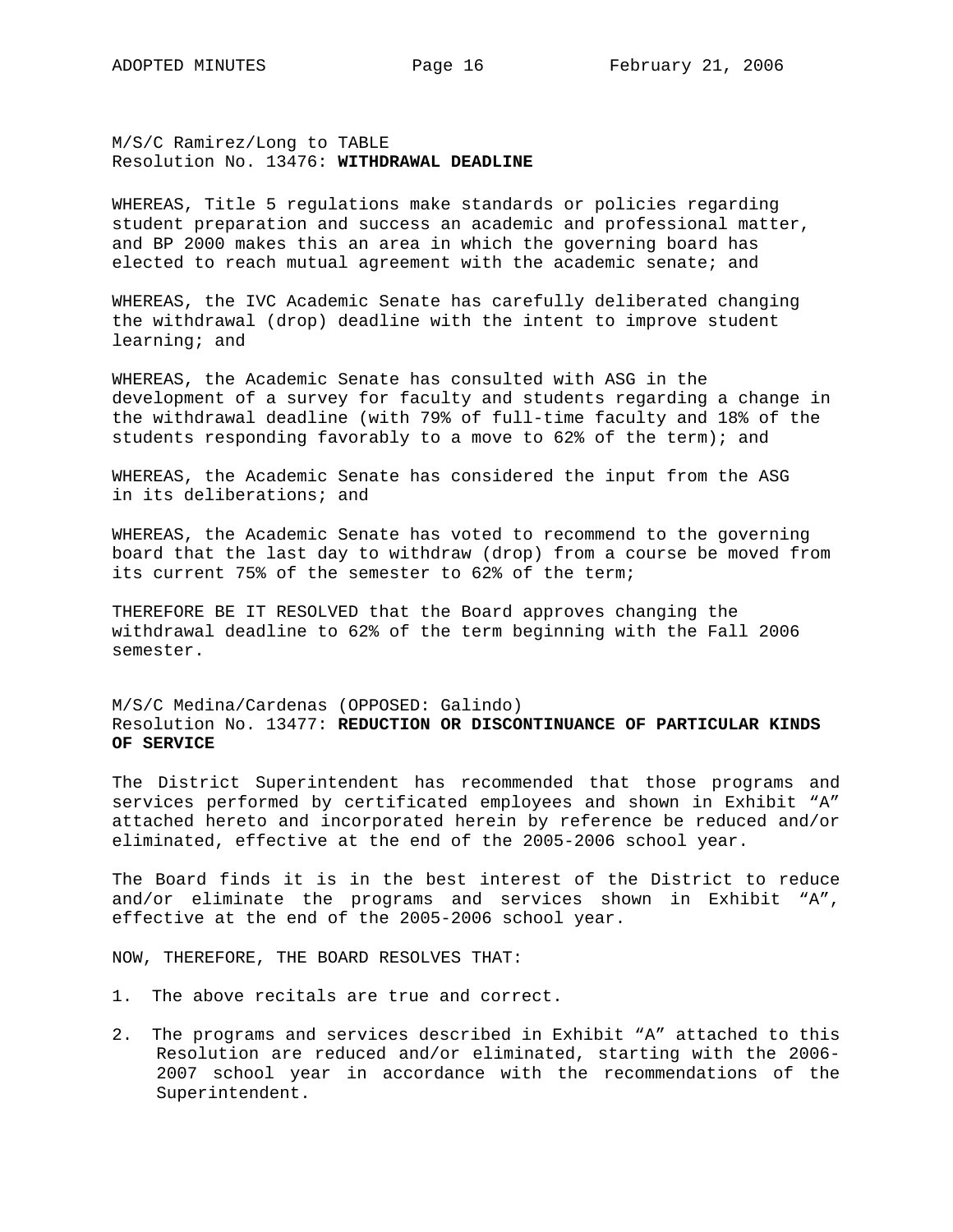3. The Superintendent is directed to determine which employees' services will not be required for the 2006-2007 school year as a result of this reduction and/or elimination in programs and services and will take all steps necessary under the law not to employ those certificated employees of the District, because of the reduction and/or elimination of these programs and services.

#### EXHIBIT A

| PARTICULAR KIND OF SERVICE<br>TO BE ELIMINATED AND/OR<br>REDUCED | FTE   |
|------------------------------------------------------------------|-------|
| Administration of Justice/Correctional Science                   | 1.0   |
| Agriculture                                                      | 0.2   |
| American Sign Language                                           | 1.0   |
| Anthropology                                                     | 1.0   |
| Auto Tech                                                        | 1.0   |
| <b>Business</b>                                                  | $1.0$ |
| Child, Family & Consumer Science                                 | 1.0   |
| Computer Information Systems                                     | 1.0   |
| Counseling                                                       | 4.0   |
| Environmental Science                                            | 0.8   |
| French                                                           | 1.0   |
| Geography                                                        | 1.0   |
| Library Services                                                 | 1.0   |
| Music                                                            | 1.0   |
| Theatre                                                          | 1.2   |

M/S/C Medina/Cardenas to go into **CLOSED SESSION**

- 1. NEGOTIATIONS UNDER THE EDUCATIONAL EMPLOYMENT RELATIONS ACT Conference with District Negotiators RE: Direction for Negotiations
- 2. EVALUATION: Superintendent/President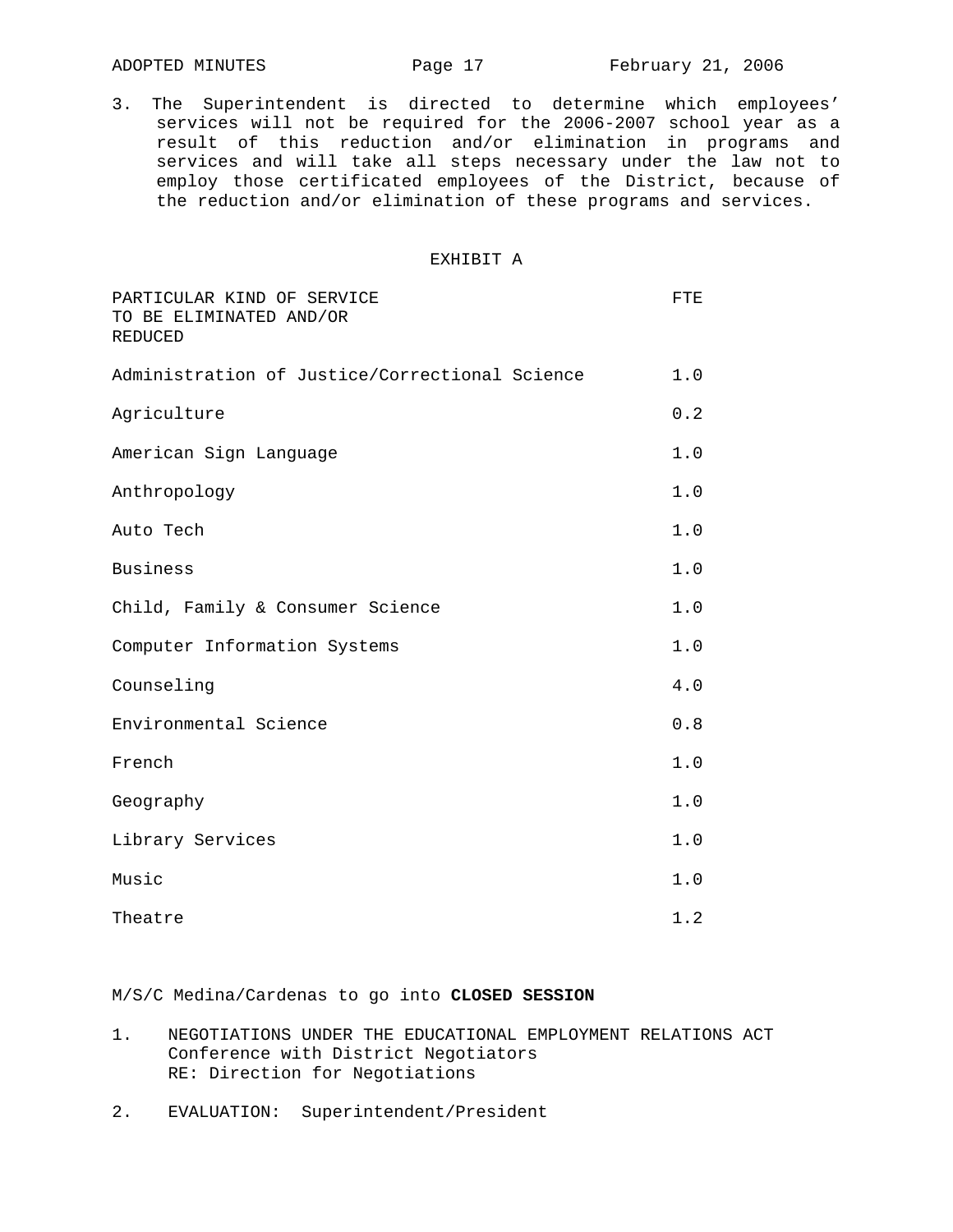M/S/C Medina/Cardenas to go back to **OPEN SESSION**

Board President Acuña stated that in Item 1 the Board received information from District Negotiators and gave instructions to continue with negotiations. In Item 2 the Superintendent/President presented his self-evaluation, which was accepted by the Board with one Trustee declining.

M/S/C Medina/Cardenas Resolution No. 13478: **ADMINISTRATIVE RESIGNATION**

BE IT RESOLVED that the Board accepts the resignation of Dr. Kendra Jeffcoat, Vice President for Academic Services, effective July 31, 2006.

Wong/Medina Resolution No. 13479: **FACULTY RESIGNATION**

BE IT RESOLVED that the Board accepts the resignation of Fred R. Baeza, Welding Instructor, effective December 9, 2005.

M/S/C Medina/Cardenas Resolution No. 13480: **ACADEMIC PER-SESSION EMPLOYMENT**

BE IT RESOLVED that the following instructors be employed for the 2006 Winter Intersession, as credentialed, at the hourly rate provided for in Resolution No. 13257. Employment is contingent upon verification of records, credentials, finger print clearance and sufficient enrollment, or whether the class is essential to a full-time instructor's load:

#### NAME

#### ASSIGNMENT

| Araiza, Carlos | Automotive Technology     |
|----------------|---------------------------|
| Knapp, Leslie  | Administration of Justice |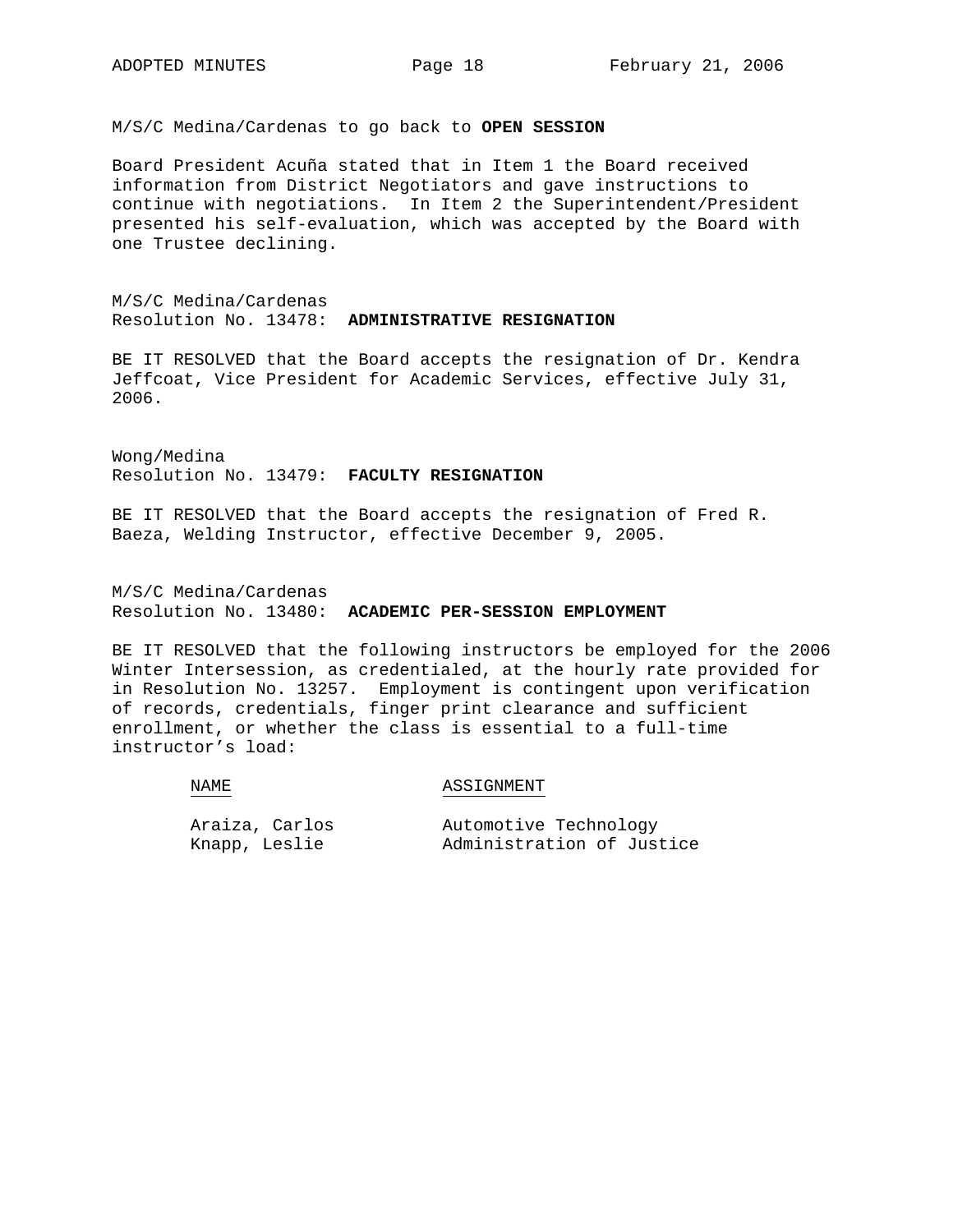M/S/C Medina/Cardenas Resolution No. 13481: **ACADEMIC PER-SESSION EMPLOYMENT**

BE IT RESOLVED that the following instructors be employed for the 2006 Spring Semester, as credentialed, at the hourly rate provided for in Resolution No. 13257. Employment is contingent upon verification of records, credentials, finger print clearance and sufficient enrollment, or whether the class is essential to a full-time instructor's load:

NAME NAME ASSIGNMENT

Aguayo, Rodolfo **Political** Science Ahrar, Mohammad Biology Araiza, Carlos **Auto Technology** Araiza, Mauro **Spanish** Spanish Armenta, Christina **Nursing** Ballard, Timothy **Political Science** Barr, Zaida Biology Beckett, Phillip and English<br>Benavidez, Benny Benavidez, Correct Bonfils-Roncal, Michaelle French Bradshaw, David Agriculture Brownlee, Theresa **Health Education** Buchanan, Debra Physical Education Canchola, Guadalupe Spanish Canez, Carlos Mathematics Cannon, Jimmie Music Cardenas, Jose Welding Cardenas, Lucia Spanish Carson, Randall English Castillo, Kelly Mathematics Cervantes, Carole **Nursing** Churchwell, Donald Spanish Clark, Paul Philosophy Collins, Karen Anthropology Cornejo, Frank Water Treatment Cota, Edward Computer Science Cozzani, Alejandro Physics/Math De Leon, Felix Water Treatment

Agee, John Alcohol & Drug Studies/Psychology Altamirano, Susan English as a Second Language Arevalo, Gregory English as a Second Language Arevalo, Jim English as a Second Language Correctional Science Berker, Enola **Allied Health Profession** 

Colunga, Richard English as a Second Language/ Music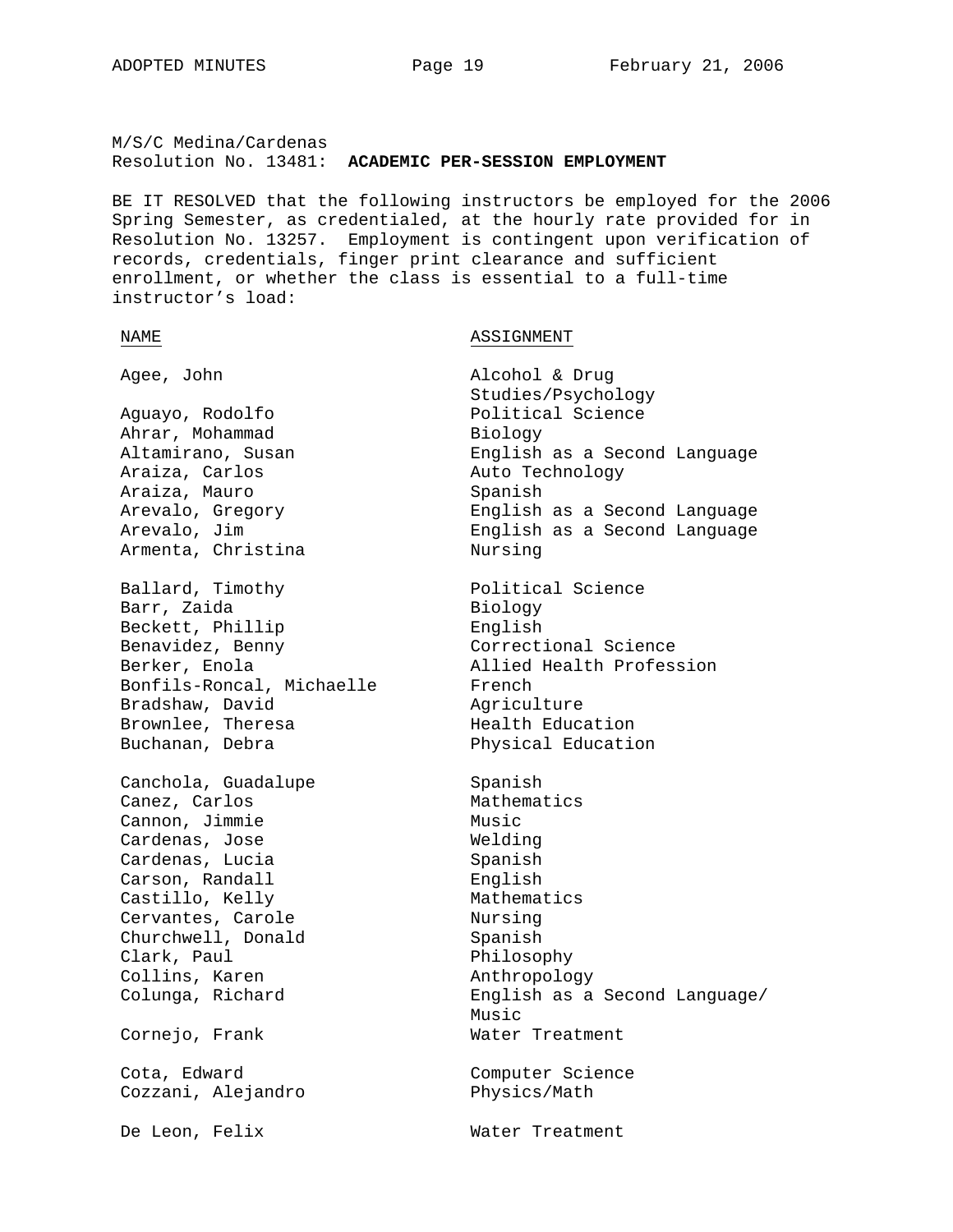Delgado, Manuel Political Science Dibb, David English Dickerson, Timothy **Apprentice/Lineman** Duarte, Carlos **Mathematics** Duval, Arlyn Biology Estrada, Jorge Art Ferguson, Douglas Speech Finnell, Lillian Psychology Fisher, Raenelle History Gappinger, Mark **Electrical** Trades Garay, Jeronimo Mathematics Garcia, Ana **Physical Education** Garcia, Federico and Human Relations Garrie, Ronnie **Auto Technology** Gaytan, Julio Spanish Gray, Ronette **Physical Education** Grivanos, Maria Luisa **Spanish** Gutierrez, Hernan Spanish Haddad, Virginia and Art History Hansink, Pamela Nursing Hernandez, Oscar Mathematics Hernandez, Porfirio Mathematics Hodge, Billy **Political** Science Jimenez, Ricardo **Electronics** Khan, John **Art** Kramer, Christopher Philosophy

Lang, Dennis Music

De Leon, Ylaria Disabled Student Service & Programs Dizon, Milagros **American Sign Language** Dolf, Paula Disabled Student Service & Programs

Evers, Douglas English as a Second Language

Fletes, Marilu English as a Second Language Freitas, Linda and Art/Disabled Student Program & Services

Garcia, Margie English as a Second Language Gonzalez, Adrian Computer Information Systems Green, Rebecca and Child Family & Consumer Sciences

Herbert, Robert Geography/Political Science Higginson, Jane Agricultural/Environmental Science Hirales, Maria English as a Second Language

Jones, Shane Computer Information Systems

Kelley, Ryan Child Family & Consumer Sciences/Fire Science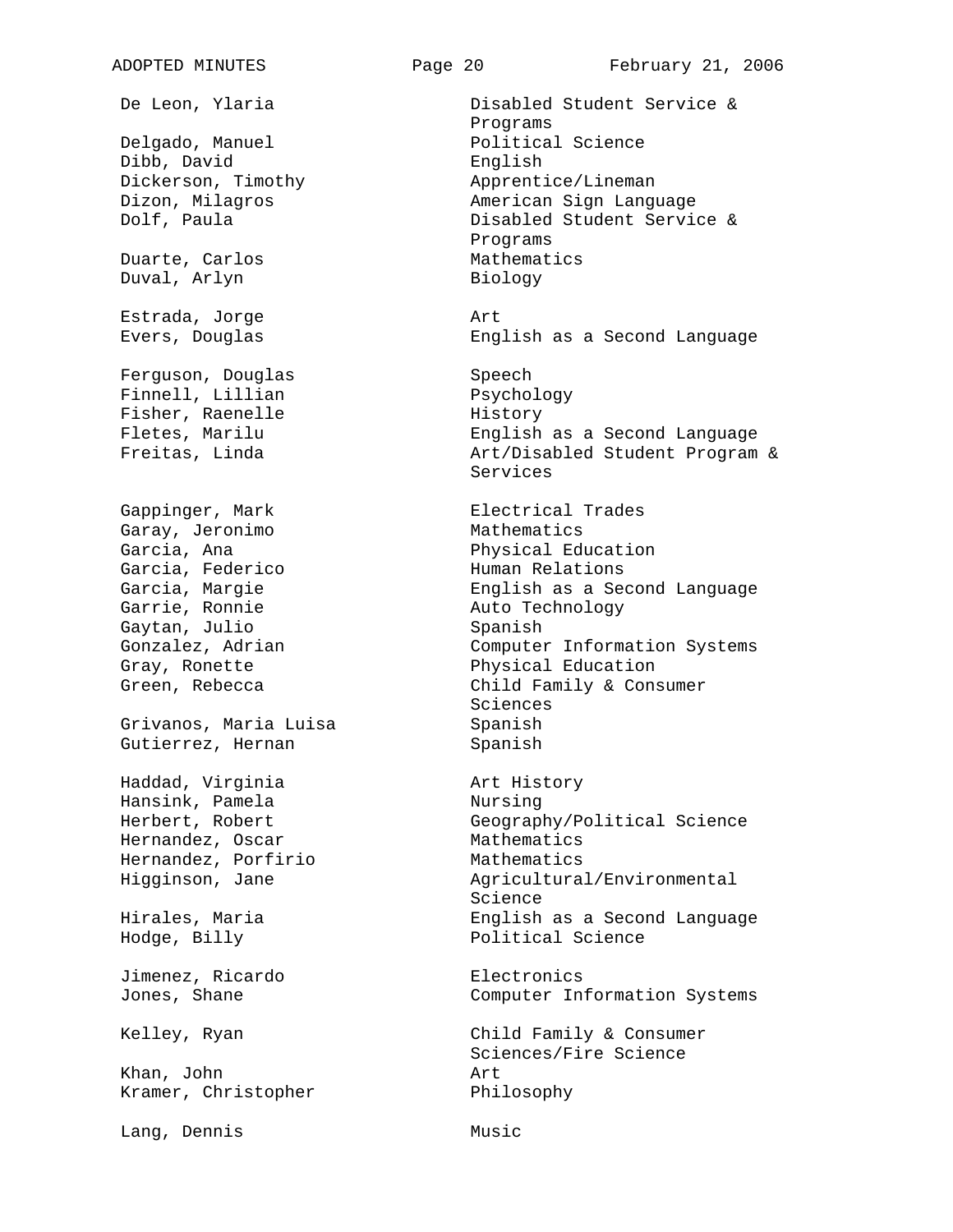Lantzer, David Fire Science Lemus, Sylvia Business Leon, Maria Spanish Leptich, Chad Business Lerno, Jill **Education** Physical Education Lewenstein, Jay **English** London, Timothy **Business** Love, Mary **Mathematics** Mathematics MacDonald, Andara Speech MacGaffey, Neil Mathematics Macias, Claudia Sociology Malo, Alma-Lorena **Human Relations** Martin, Vince Chemistry Mendez, Hugo **Auto Body** Milan, Tanya **Water Treatment** Montenegro, Jean **English** Moran, Santos **Mathematics** Murray, Charlotte Biology Nicholson, Ronald English Niebla, Eduardo Chemistry Nippins, Frederick Fire Science Norris, Terry **English** Olmedo, Jose Art Paine, Yvonne English Palacio, John Physical Education Pascua, Darrol Water Treatment Peck, Judy **English** Perez, Jose Auto Technology Pond, Dennis Music

Leon, Azucena Computer Information Systems Lopez, Teresa English as a Second Language Love, William Agricultural/Environmental Science Luna, Sylvia Allied Health Profession

Macholtz, Madeleine **Agricultural/Environmental** Science Machuca, Victor **English as a Second Language** Madueno, Eddie **Administration of Justice** Magos, Maria Rosa (English as a Second Language Marquez, Arturo English as a Second Language Mason, Jeff **Administration of Justice** McClain, Barbara English as a Second Language Mendez, Armando Administration of Justice Monge, Antonio Administration of Justice/ Correctional Science

Padilla, Jesus English as a Second Language

Quartermus, Lillian American Sign Language Quinn, Theresa Administration of Justice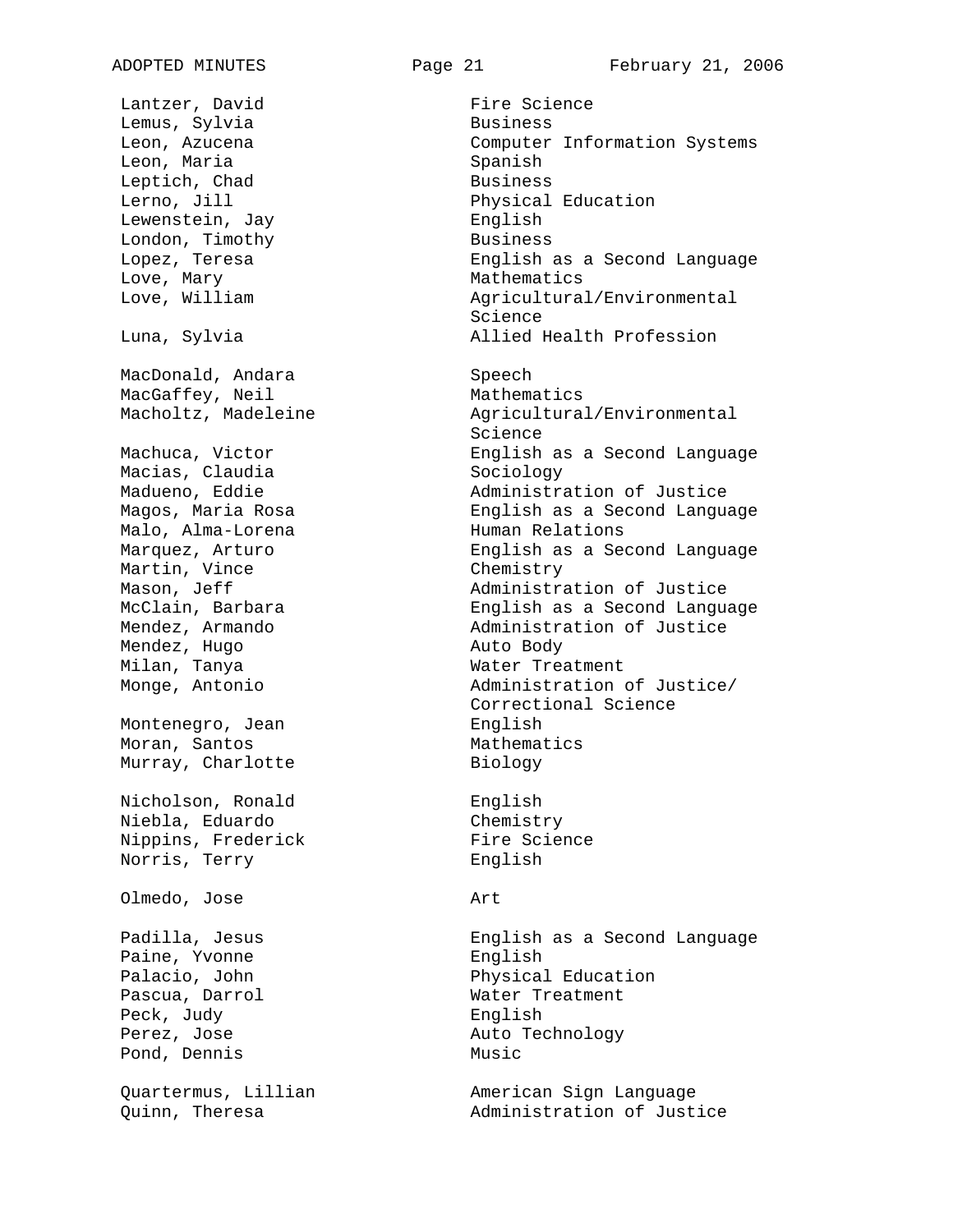Randall, Peterson Electrical Trades Reel, Rebecca Speech Rhoades, Robert Mathematics Rivera, Alfredo Welding Rodile, Nicole Psychology Rojas, Leroy **History** Roland-Druihet, Timothy Psychology Roman, Donaciano **Spanish** Romero, Johnny **Fire Science** Romo, Alma and American Citizenship Rood, Michael **Legal Assistant** Sanchez, Gerardo Physical Education Sanchez, Manuel Water Treatment Shaner, Christina English Simon, Darren Journalism Smith, Christopher Biology<br>Smith, Lisa Compute: Smith, Ruth Music Solomon, Benjamin Speech Spencer, Standlee Electrical Wiring Staten, Patrick Mathematics Storey, Chuck Business/Real Estate Suarez, Velarmino Mathematics Sutton, Clifford **Electrical** Trades Swearingen, Michael **History** Tally, Sue **Child Family & Consumer** Tapispisan, Virgil Psychology Thompson, Arelys English Tirol, Francisco Biology Torales-Acosta, Maria-Elena Spanish

Varela, Ruben Mathematics

Ragland, Lisa Computer Information Systems Rivera, Denice English as a Second Language Saldana, Reyna **Allied Health Profession** Sanchez, Arturo English as a Second Language

Sharpe, John English as a Second Language Sheppeard, Scott **Administration of Justice** Computer Information Systems Staton, Jack and Muslim and Administration of Justice/ Correctional Science Sullivan, Terrie Allied Health Profession/ Nursing

Sciences Torres, Jesus Adriana English as a Second Language Torres, Timoteo English as a Second Language Trejo, Lidia and Allied Health Profession

Urquidez, Luis Computer Information Systems

Valdez, Aida Allied Health Professions Van Wrinkle, Sally Canadia Busabled Student Programs & Services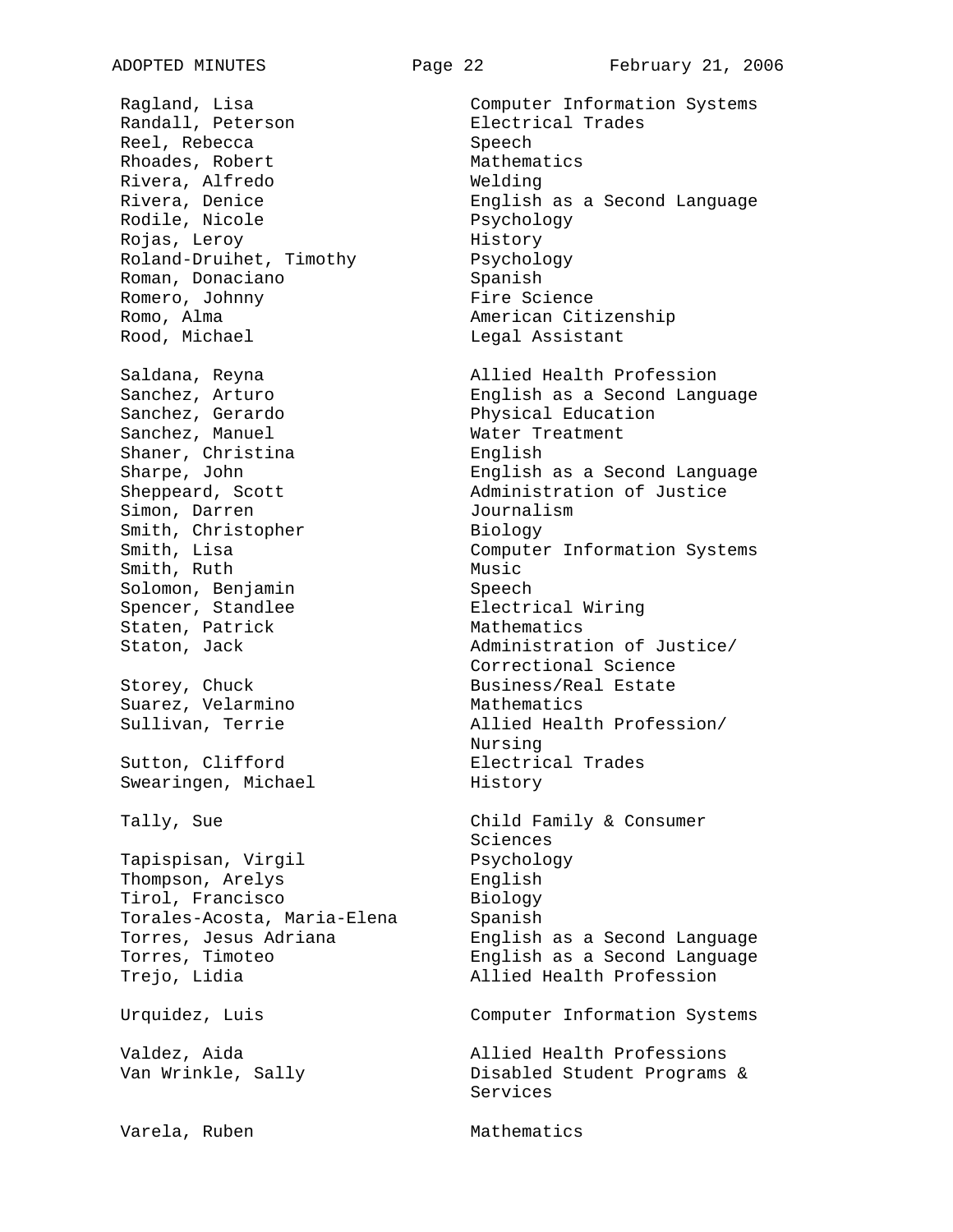| ADOPTED MINUTES   | Page 23 |                       | February 21, 2006             |
|-------------------|---------|-----------------------|-------------------------------|
| Vasquez, Melisa   |         | Systems               | Business/Computer Information |
| Vega, Olga        |         | Human Relations       |                               |
| Velasquez, Jose   |         | Building Construction |                               |
| Veysey, Millie    |         | Nursing               |                               |
| Villicana, Norma  |         | Political Science     |                               |
| Viloria, Vicky    |         |                       | Business/Computer Information |
|                   |         | Systems               |                               |
| Walther, Kimberle |         | Mathematics           |                               |
| Welisch, Michael  |         | Art                   |                               |
| Whitman, William  |         | Mathematics           |                               |
| Williams, Kjersti |         | Music                 |                               |
| Wright, Veronica  |         | Human Relations       |                               |
| Zwart, Martin     |         | Physical Education    |                               |

M/S/C Medina/Cardenas Resolution No. 13482: **ASSISTANT COACHING ASSIGNMENT**

BE IT RESOLVED that the Board approves the appointment of the following Assistant Coach for the 2005-2006 Academic Year to be paid with non-District, IVC Foundation, funds:

NAME SPORT

Martin, Brian Men's Baseball

M/S/C Medina/Cardenas Resolution No. 13483: **ORDER OF EMPLOYMENT FOR ALL CONTRACT AND REGULAR FACULTY**

WHEREAS Education Code 87415 stipulates that *"The governing board of every community college district shall establish the order of employment of all contract or regular employees of the district in the manner prescribed by Sections 87400 to 87424, inclusive, and shall keep a roster of same as a public record".* 

NOW BE IT RESOLVED that the Board approves the following seniority list of contract and regular faculty:

| Seniority | Last             | <b>First</b> | <b>Hire</b> | <b>Division</b>          |
|-----------|------------------|--------------|-------------|--------------------------|
|           | <b>Name</b>      | <b>Name</b>  | Date        |                          |
|           | Ortega           | Alicia       | 09/05/67    | <b>Humanities</b>        |
| 2         | Orensztein       | Armand       | 09/05/67    | Science/Math/Engineering |
| 3         | <b>McCormick</b> | Michael      | 09/05/72    | English                  |
| 4         | Archuleta        | Joe          | 09/06/73    | Science/Math/Engineering |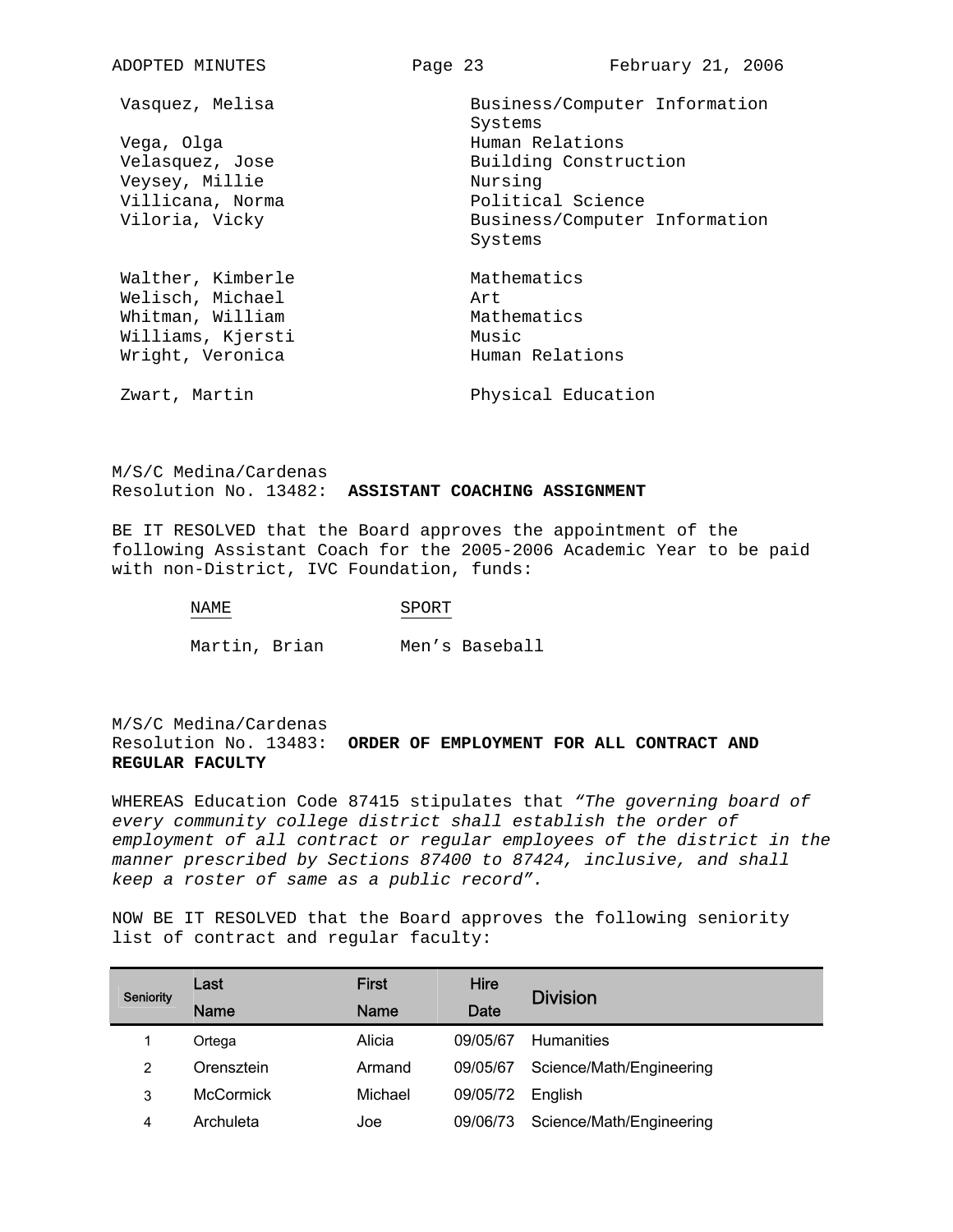| 5  | Aragon          | Raul           | 09/06/73 | <b>Student Services</b>                  |
|----|-----------------|----------------|----------|------------------------------------------|
| 6  | Hann            | Carol          | 08/15/75 | English                                  |
| 7  | Guzman          | Cesar          | 09/02/75 | <b>Student Services</b>                  |
| 8  | Beope           | <b>Frances</b> | 09/02/75 | <b>Student Services</b>                  |
| 9  | Meek            | Alfred         | 09/05/76 | Nursing Education/Health Tech/EMS        |
| 10 | Artechi         | Olga           | 09/07/76 | <b>Student Services</b>                  |
| 11 | Lopez           | Jose           | 12/01/79 | <b>Industrial Technology</b>             |
| 12 | Lopez           | Sergio         | 08/26/80 | Administration                           |
| 13 | Deyo            | Jeff           | 08/26/80 | Exercise Science/Wellness/Sport          |
| 14 | Stroud          | V. Jean        | 08/26/80 | <b>Nursing Education/Health Tech/EMS</b> |
| 15 | Rodgers         | Gary           | 09/01/81 | Behavioral Science & Social Science      |
| 16 | Jaime           | Victor         | 09/28/81 | Administration                           |
| 17 | Fischer         | Fred           | 09/07/82 | English                                  |
| 18 | Borchard        | Mary Kay       | 08/30/83 | Behavioral Science & Social Science      |
| 19 | Carlson         | Marylynn       | 01/30/84 | Nursing Education/Health Tech/EMS        |
| 20 | Pollock-Blevins | <b>Diedre</b>  | 09/03/85 | Nursing Education/Health Tech/EMS        |
| 21 | Luoma           | Craig          | 09/03/85 | Nursing Education/Health Tech/EMS        |
| 22 | Nava            | Norma          | 09/03/85 | <b>Student Services</b>                  |
| 23 | Magno           | Jan            | 09/05/85 | Administration                           |
| 24 | McNeece         | <b>Brian</b>   | 09/02/86 | English                                  |
| 25 | Rapp            | Frank          | 09/02/86 | English                                  |
| 26 | Kalin           | Janeen         | 02/01/88 | <b>Student Services</b>                  |
| 27 | Rodgers         | Valerie        | 02/01/88 | <b>Business</b>                          |
| 28 | Nunez           | Norma          | 03/14/88 | <b>Student Services</b>                  |
| 29 | Kelly           | Nannette       | 09/06/88 | Humanities                               |
| 30 | <b>Jacklich</b> | Joel           | 09/05/89 | Humanities                               |
| 31 | Ponce           | Josefina       | 09/05/89 | English                                  |
| 32 | Drury           | Dave           | 09/05/89 | Exercise Science/Wellness/Sport          |
| 33 | Marquez         | Ralph          | 10/09/89 | <b>Student Services</b>                  |
| 34 | <b>Stuart</b>   | <b>Barbara</b> | 01/31/90 | English                                  |
| 35 | Esqueda         | Jesus          | 02/14/90 | <b>Student Services</b>                  |
| 36 | Marcuson        | <b>Bruce</b>   | 08/27/90 | Behavioral Science & Social Science      |
| 37 | <b>Biley</b>    | Patti          | 08/27/90 | English                                  |
| 38 | Orfanos-Woo     | <b>Stella</b>  | 08/27/90 | <b>Student Services</b>                  |
| 39 | Zielinski       | David          | 01/14/91 | English                                  |
| 40 | Fitzsimmons     | Richard        | 08/23/91 | Nursing Education/Health Tech/EMS        |
| 41 | Cañez-Savala    | Said           | 09/03/91 | <b>Student Services</b>                  |
| 42 | Hansink         | Todd           | 08/21/92 | <b>Business</b>                          |
| 43 | Jacobson        | Eric           | 08/21/92 | Behavioral Science & Social Science      |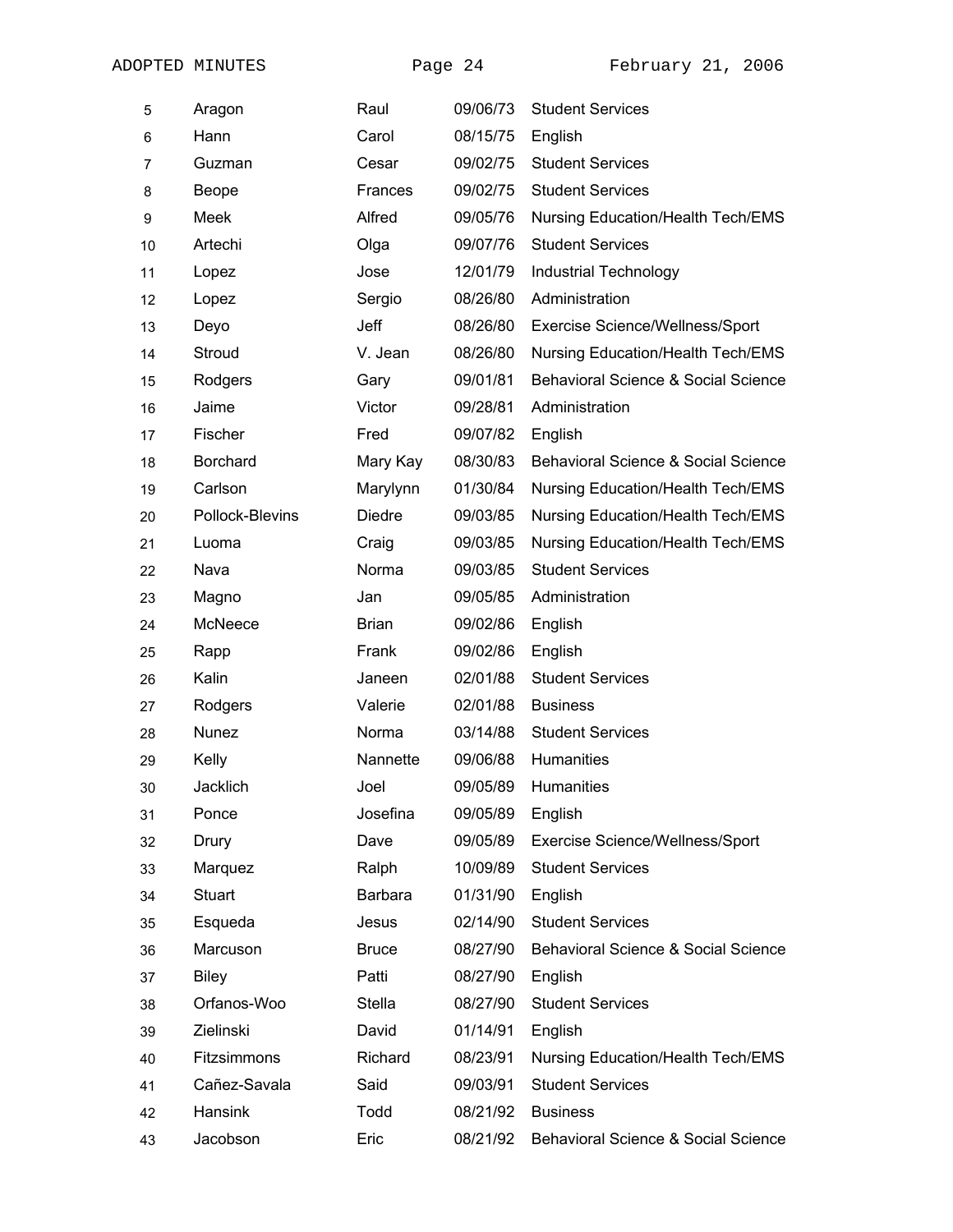| 44 | Horton       | Sidne          | 08/17/93 | <b>Exercise Science/Wellness/Sport</b>         |
|----|--------------|----------------|----------|------------------------------------------------|
| 45 | Giauque      | Gerald         | 08/15/94 | <b>Humanities</b>                              |
| 46 | <b>Bemis</b> | Roberta        | 08/15/94 | English                                        |
| 47 | Carnes       | Dennis         | 08/14/95 | Science/Math/Engineering                       |
| 48 | Lofgren      | Mary           | 09/01/95 | <b>Student Services</b>                        |
| 49 | Mecate       | James          | 08/12/96 | Exercise Science/Wellness/Sport                |
| 50 | Lee          | Carol          | 09/23/96 | <b>Student Services</b>                        |
| 51 | Patterson    | James          | 08/18/97 | Humanities                                     |
| 52 | Zhao         | Lianna         | 08/18/97 | Science/Math/Engineering                       |
| 53 | Scheuerell   | Edward         | 08/18/97 | English                                        |
| 54 | Nilson       | Barbara        | 08/18/97 | Science/Math/Engineering                       |
| 55 | Staton       | Robin          | 08/25/97 | Behavioral Science & Social Science            |
| 56 | <b>Berry</b> | Kathy          | 01/15/98 | Administration                                 |
| 57 | Paine        | Thomas         | 08/17/98 | <b>Business</b>                                |
| 58 | Cypher       | Jackilyn       | 08/17/98 | <b>Nursing Education/Health Tech/EMS</b>       |
| 59 | Thibodeaux   | MariaElena     | 08/17/98 | <b>Nursing Education/Health Tech/EMS</b>       |
| 60 | Andres       | Benny          | 08/17/98 | Behavioral Science & Social Science            |
| 61 | Campos       | Gilbert        | 07/01/99 | <b>Student Services</b>                        |
| 62 | Mercado      | Lourdes        | 07/01/99 | <b>Student Services</b>                        |
| 63 | Tucker       | Jill           | 08/16/99 | Exercise Science/Wellness/Sport                |
| 64 | Ruiz         | Angelica       | 08/16/99 | <b>Business</b>                                |
| 65 | Ghanim       | Walid          | 08/16/99 | <b>Business</b>                                |
| 66 | Miller       | Fonda          | 08/16/99 | Child, Family & Consumer Science               |
| 67 | <b>Blek</b>  | Craig          | 08/16/99 | <b>Business</b>                                |
| 68 | Shokoufi     | Mardjan        | 08/16/99 | Science/Math/Engineering                       |
| 69 | Santistevan  | Judy           | 08/16/99 | <b>Business</b>                                |
| 70 | Zobell       | Sherry         | 08/16/99 | Science/Math/Engineering                       |
| 71 | Garcia       | Raquel         | 10/01/99 | Disabled Student Programs & Services           |
| 72 | Avila        | <b>Beatriz</b> | 01/10/00 | <b>Student Services</b>                        |
| 73 | Beckley      | Jeffrey        | 01/12/00 | <b>Business</b>                                |
| 74 | Gage-Mosher  | Ronald         | 01/12/00 | Behavioral Science & Social Science            |
| 75 | Harris       | Diane          | 01/12/00 | English                                        |
| 76 | Gilbertson   | Thomas         | 01/12/00 | Humanities                                     |
| 77 | Plascencia   | Jose           | 07/10/00 | <b>Student Services</b>                        |
| 78 | Dorantes     | Kathleen       | 08/14/00 | English                                        |
| 79 | Martini      | Donald         | 08/14/00 | English                                        |
| 80 | <b>Barba</b> | Cecilia        | 08/14/00 | <b>Behavioral Science &amp; Social Science</b> |
| 81 | Decker       | Van            | 08/14/00 | Humanities                                     |
| 82 | Craven       | Julie          | 08/14/00 | English                                        |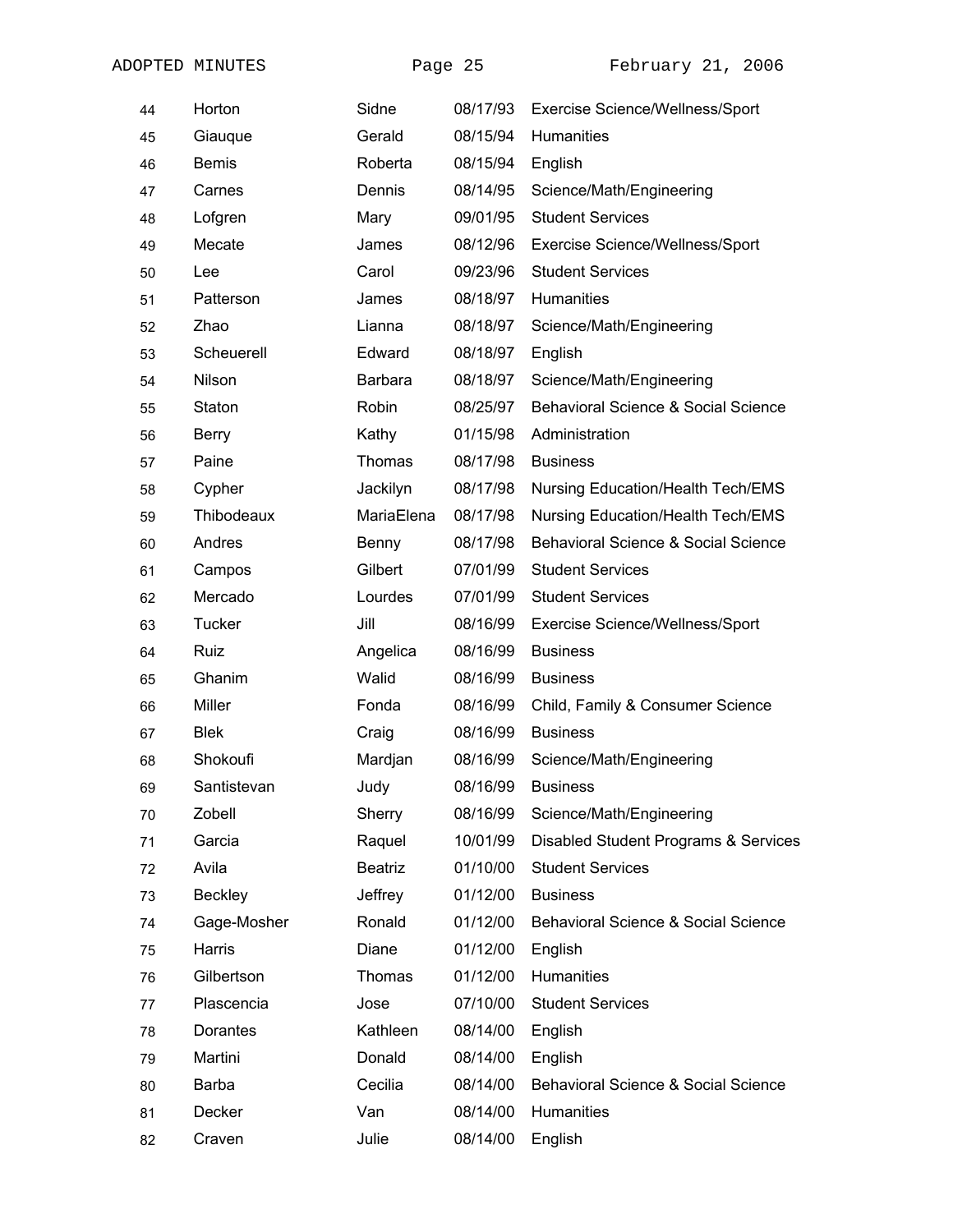| 83  | Lee          | James        | 08/14/00 | English                                        |  |
|-----|--------------|--------------|----------|------------------------------------------------|--|
| 84  | <b>Byrd</b>  | Krista       | 01/10/01 | Behavioral Science & Social Science            |  |
| 85  | Zazueta      | Cathy        | 03/01/01 | <b>Learning Services</b>                       |  |
| 86  | David        | Samuel       | 08/17/01 | Science/Math/Engineering                       |  |
| 87  | Simpson      | Scott        | 08/17/01 | English                                        |  |
| 88  | Davis        | Donna        | 08/17/01 | Nursing Education/Health Tech/EMS              |  |
| 89  | <b>Trax</b>  | Daniel       | 08/17/01 | English                                        |  |
| 90  | Voldman      | Aleksandr    | 08/17/01 | Science/Math/Engineering                       |  |
| 91  | Pradis       | Ricardo      | 08/23/01 | <b>Industrial Technology</b>                   |  |
| 92  | Lovitt       | Paige        | 09/04/01 | Disabled Student Programs & Services           |  |
| 93  | Mazeroll     | Lorrainne    | 01/07/02 | <b>Student Services</b>                        |  |
| 94  | Rowley       | Deirdre      | 01/09/02 | English                                        |  |
| 95  | Davis        | Lincoln      | 01/09/02 | English                                        |  |
| 96  | Gretz        | Suzanne      | 01/09/02 | Behavioral Science & Social Science            |  |
| 97  | Riehle       | <b>Betsy</b> | 08/16/02 | Science/Math/Engineering                       |  |
| 98  | Higgins      | Sue          | 08/16/02 | <b>Nursing Education/Health Tech/EMS</b>       |  |
| 99  | Fisher       | James        | 08/16/02 | Science/Math/Engineering                       |  |
| 100 | Lehtonen     | Eric         | 08/16/02 | Science/Math/Engineering                       |  |
| 101 | <b>Blair</b> | Pauline      | 01/13/03 | <b>Learning Services</b>                       |  |
| 102 | Sheppard     | David        | 01/15/03 | Child, Family & Consumer Science               |  |
| 103 | Marty        | Kevin        | 08/14/04 | Science/Math/Engineering                       |  |
| 104 | Coronel      | Maria        | 08/14/04 | Humanities                                     |  |
| 105 | Wainwright   | Mary-Jo      | 08/14/04 | Behavioral Science & Social Science            |  |
| 106 | Seivertson   | <b>Bruce</b> | 08/14/04 | Behavioral Science & Social Science            |  |
| 107 | Finnell      | Gaylla       | 08/14/04 | <b>Behavioral Science &amp; Social Science</b> |  |
| 108 | Lavery       | Russell      | 08/14/04 | Science/Math/Engineering                       |  |
| 109 | Chien        | Andrew       | 08/14/04 | Science/Math/Engineering                       |  |
| 110 | Guinn        | Melani       | 08/14/04 | <b>Humanities</b>                              |  |
| 111 | Page         | <b>Bruce</b> | 08/14/04 | Humanities                                     |  |
| 112 | Ruiz         | Jose         | 08/14/04 | Humanities                                     |  |
| 113 | Larson       | Gregory      | 08/14/04 | Science/Math/Engineering                       |  |
| 114 | Williams     | Jack         | 08/14/04 | <b>Nursing Education/Health Tech/EMS</b>       |  |
| 115 | Itza         | Erin         | 08/14/04 | Science/Math/Engineering                       |  |
| 116 | Florman      | Kelli        | 08/14/04 | <b>Behavioral Science &amp; Social Science</b> |  |
| 117 | Pfister      | Toni         | 08/14/04 | Exercise Science/Wellness/Sport                |  |
| 118 | Knaak        | Manfred      | 08/14/04 | <b>Behavioral Science &amp; Social Science</b> |  |
| 119 | Pacheco      | Stephen      | 08/14/04 | Humanities                                     |  |
| 120 | Peterson     | Cindi        | 08/14/04 | English                                        |  |
| 121 | Miranda      | Frank        | 08/14/04 | Industrial Technology                          |  |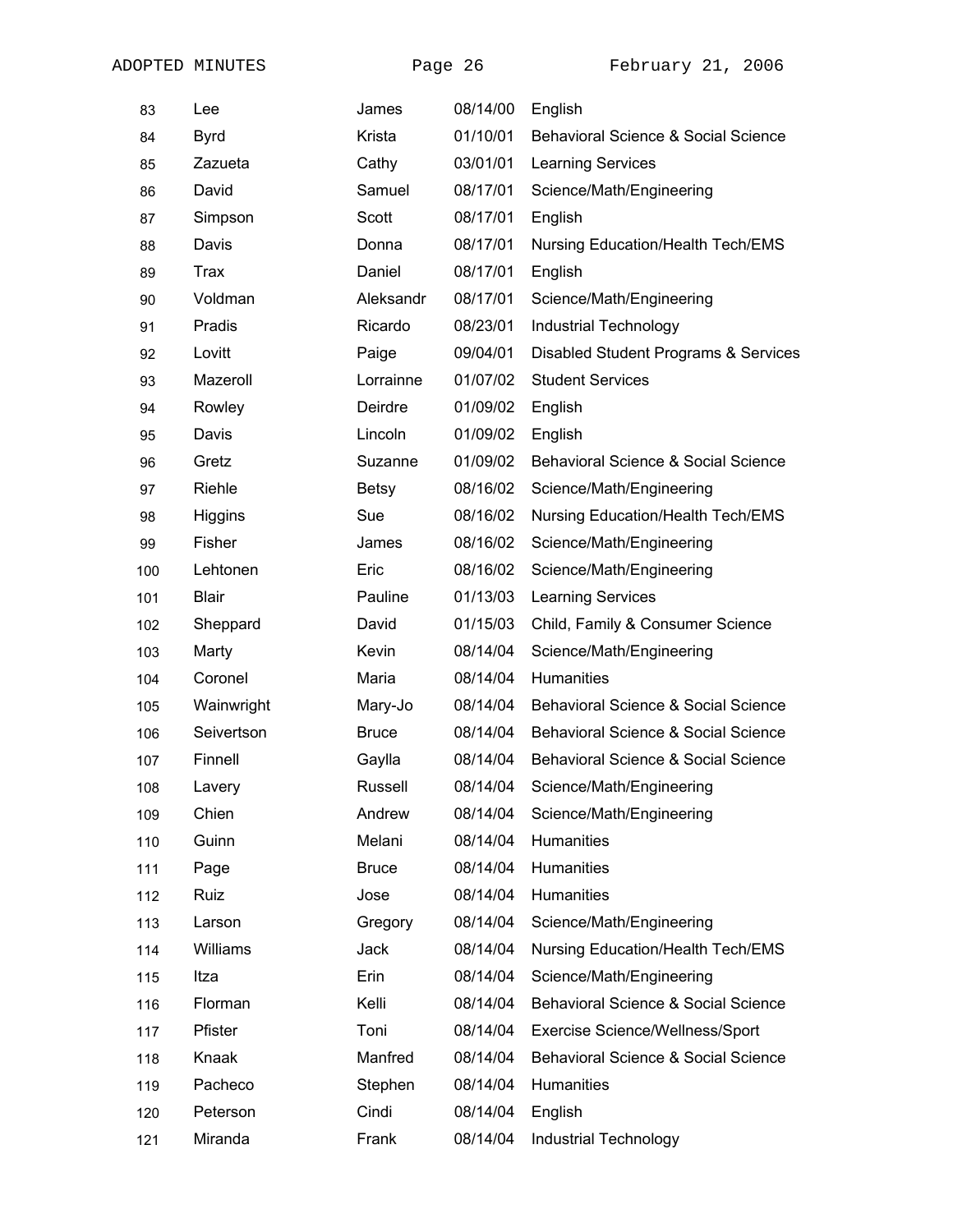| 122 | Zazueta           | Victor      | 10/04/04 | <b>Learning Services</b>                       |
|-----|-------------------|-------------|----------|------------------------------------------------|
| 123 | Woods-Rodea       | Diane       | 01/12/05 | English                                        |
| 124 | Hegarty           | Carol       | 01/12/05 | Humanities                                     |
| 125 | Mason             | Charles     | 01/12/05 | Disabled Student Programs & Services           |
| 126 | Unangst           | Helen       | 01/12/05 | Child, Family & Consumer Science               |
| 127 | Leon              | Allyn       | 01/12/05 | Science/Math/Engineering                       |
| 128 | McClain           | John        | 01/12/05 | English                                        |
| 129 | <b>Bonilla</b>    | George      | 08/15/05 | Title V                                        |
| 130 | Eaves             | Ken         | 08/19/05 | Industrial Technology                          |
| 131 | <b>Stevens</b>    | Michelle    | 08/19/05 | Science/Math/Engineering                       |
| 132 | Walters           | Michelle    | 08/19/05 | English                                        |
| 133 | Sanchez-Dominguez | Romano      | 08/19/05 | <b>Humanities</b>                              |
| 134 | White             | Kevin       | 08/19/05 | <b>Behavioral Science &amp; Social Science</b> |
| 135 | Kareva            | Kseniya     | 08/19/05 | English                                        |
| 136 | Gilison           | Daniel      | 08/19/05 | Science/Math/Engineering                       |
| 137 | Cormier           | Judy        | 08/19/05 | English                                        |
| 138 | Lay               | Nancy       | 08/19/05 | English                                        |
| 139 | Morrell           | Thomas      | 08/19/05 | Science/Math/Engineering                       |
| 140 | Riesberg          | Curt        | 08/19/05 | English                                        |
| 141 | Mosier            | Laura       | 08/19/05 | <b>Humanities</b>                              |
| 142 | Lotter            | Donald      | 08/19/05 | Science/Math/Engineering                       |
| 143 | Alibrandi         | Thomas      | 08/19/05 | English                                        |
| 144 | Rivera            | Jaime       | 08/19/05 | Science/Math/Engineering                       |
| 145 | <b>Roberts</b>    | Christopher | 08/19/05 | <b>Behavioral Science &amp; Social Science</b> |
| 146 | Marshall          | Gregory     | 02/13/06 | <b>Behavioral Science &amp; Social Science</b> |

 Imperial Valley College Categorically Funded Seniority List for 2005-2006 Academic Year

Last First Hire Senority Name Name **Contains According Contains According Contains According Contains According Contains According Contains According Operatment** 1 Lopez Rosalie 08/26/80 Upward Bound 2 Romero Yolanda 10/03/88 CalWorks 3 Diaz Dolores 09/05/89 Student Support Services 4 Sandoval Lilia 02/16/99 CalWorks 5 Alvarado Beatriz 07/01/00 Student Support Services 6 Felix Mireya 01/18/00 CalWorks 7 Arguelles Trinidad 01/07/02 CalWorks 8 Garcia Martha 01/07/02 CalWorks 9 Esquer Maria 03/05/01 CalWorks